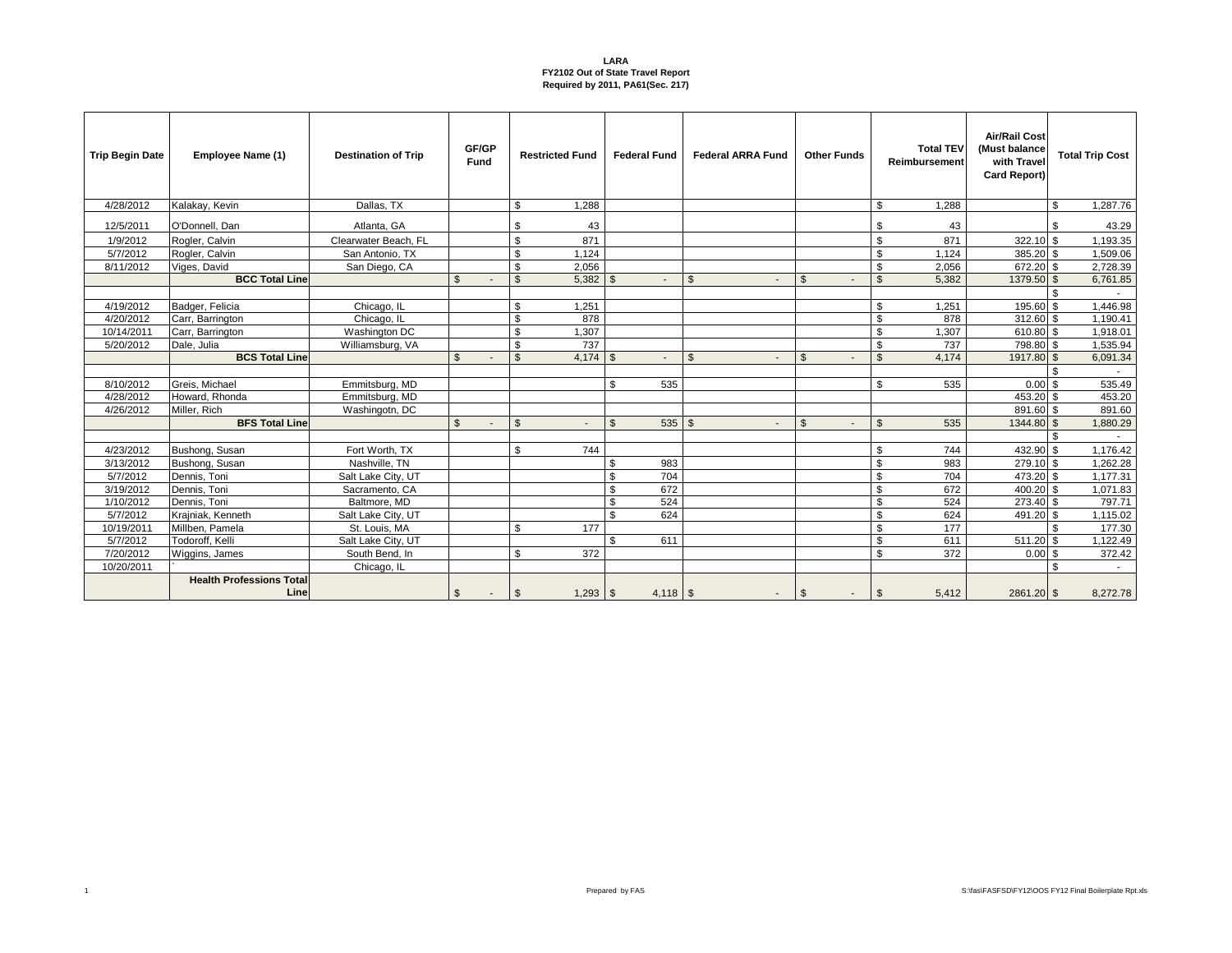| <b>Trip Begin Date</b> | Employee Name (1)             | <b>Destination of Trip</b>   | GF/GP<br>Fund | <b>Restricted Fund</b> |                | <b>Federal Fund</b> | <b>Federal ARRA Fund</b> | <b>Other Funds</b> | <b>Total TEV</b><br>Reimbursement | <b>Air/Rail Cost</b><br>(Must balance<br>with Trave<br>Card Report) |      | <b>Total Trip Cost</b> |
|------------------------|-------------------------------|------------------------------|---------------|------------------------|----------------|---------------------|--------------------------|--------------------|-----------------------------------|---------------------------------------------------------------------|------|------------------------|
|                        |                               |                              |               |                        |                |                     |                          |                    |                                   |                                                                     |      | $\sim$                 |
| 3/11/2012              | Allen, Carlene                | Dallas, TX                   |               |                        | \$             | 960                 |                          |                    | \$<br>960                         | 529.60 \$                                                           |      | 1,489.39               |
| 10/16/2011             | Baskin, Carla                 | Baltimore, MD                |               |                        | $\mathfrak{s}$ | 995                 |                          |                    | \$<br>995                         | 358.46 \$                                                           |      | 1,353.10               |
| 7/30/2012              | Belcher, Valerie              | Sacramento, CA               |               |                        | $\mathfrak{s}$ | 603                 |                          |                    | \$<br>603                         | 705.20 \$                                                           |      | 1,307.70               |
| 3/25/2012              | Belcher, Valerie              | National Harbor, MD          |               |                        | \$             | 902                 |                          |                    | \$<br>902                         | 310.60 \$                                                           |      | 1,212.18               |
| 5/7/2012               | Belcher, Valerie              | National Harbor, MD          |               |                        | \$             | 1,324               |                          |                    | \$<br>1,324                       | 435.60                                                              | l \$ | 1,759.37               |
| 3/25/2012              | Benson, Richard               | National Harbor, MD          |               |                        | \$             | 854                 |                          |                    | \$<br>854                         | 376.20 \$                                                           |      | 1,230.62               |
| 6/24/2012              | Berry, Kristin                | San Diego, CA                |               |                        | $$\mathbb{S}$$ | 1,185               |                          |                    | $\mathfrak s$<br>1,185            | 658.60 \$                                                           |      | 1,843.84               |
| 7/8/2012               | Binaghi, Rhonda               | Clearwater Beach, FL         |               |                        | \$             | 831                 |                          |                    | 831<br>\$                         | 361.40 \$                                                           |      | 1,192.87               |
| 6/24/2012              | Binaghi, Rhonda               | Minneapolis, MN              |               |                        | \$             | 925                 |                          |                    | \$<br>925                         | 703.20 \$                                                           |      | 1,628.18               |
| 12/11/2011             | Bissonnette, Thomas           | San Antonio, TX              |               |                        |                |                     |                          |                    | $\$$<br>$\blacksquare$            | $563.40$ \$                                                         |      | 563.40                 |
| 3/11/2012              | Burgess, Robert               | Dallas, TX                   |               |                        | \$             | 946                 |                          |                    | \$<br>946                         | 488.70 \$                                                           |      | 1,434.60               |
| 6/24/2012              | Cummins, Renee                | San Diego, CA                |               |                        | \$             | 1.249               |                          |                    | \$<br>1,249                       | 839.20 \$                                                           |      | 2,088.59               |
| 9/9/2012               | Dyke, Teri                    | Longmont, CO                 |               |                        | \$             | 852                 |                          |                    | $\overline{\mathcal{S}}$<br>852   | 506.20 \$                                                           |      | 1,358.39               |
| 3/11/2012              | Dziedzic, Megan               | Dallas, TX                   |               |                        | \$             | 1,069               |                          |                    | \$<br>1,069                       | 529.60 \$                                                           |      | 1,598.77               |
| 8/12/2012              | Fantrov-Richardson, Gloria    | St. Louis, MO                |               |                        | \$             | 769                 |                          |                    | \$<br>769                         | 271.60 \$                                                           |      | 1,040.45               |
| 5/7/2012               | Gannaway, Jane                | Chicago, IL                  |               |                        | \$             | 710                 |                          |                    | $\overline{\mathcal{S}}$<br>710   | 0.00S                                                               |      | 710.25                 |
| 12/5/2011              | Gauss, Jane                   | Orlando, FL                  |               |                        | \$             | 629                 |                          |                    | \$<br>629                         | 280.40 \$                                                           |      | 909.83                 |
| 6/24/2012              | George, Shaii                 | San Diego, CA                |               |                        |                |                     |                          |                    | \$<br>$\blacksquare$              | 652.12 \$                                                           |      | 652.12                 |
| 6/24/2012              | Grubaugh, Terri               | San Diego, CA                |               |                        | \$             | 1,359               |                          |                    | $\mathfrak s$<br>1,359            | 658.60 \$                                                           |      | 2,017.53               |
| 6/24/2012              | Gruesbeck, Robert             | Minneapolis, MN              |               |                        | \$             | 625                 |                          |                    | \$<br>625                         | 510.40 \$                                                           |      | 1,135.35               |
| 1/23/2012              | Haldiman, Kathryn             | Atlanta, GA                  |               |                        | \$             | 1,035               |                          |                    | \$<br>1,035                       | 361.40 \$                                                           |      | 1,396.74               |
| 12/5/2011              | Haldiman, Kathryn             | Orlando, FL                  |               |                        | $\mathfrak{s}$ | 867                 |                          |                    | \$<br>867                         | $302.40$ \$                                                         |      | 1,169.15               |
| 6/24/2012              | Hall, Gail                    | San Diego, CA                |               |                        | \$             | 1,213               |                          |                    | \$<br>1,213                       | 1027.20 \$                                                          |      | 2,240.53               |
| 3/11/2012              | Hardy, Sandra                 | Dallas, TX                   |               |                        | \$<br>\$       | 964                 |                          |                    | \$<br>964                         | 511.60 \$                                                           |      | 1,475.18               |
| 6/24/2012<br>5/7/2012  | Holden, Amy<br>Horvath, Larrv | San Diego, CA<br>Chicago, IL |               |                        | \$             | 1,257<br>1.012      |                          |                    | \$<br>1,257<br>\$<br>1.012        | 985.20 \$<br>$0.00$ \$                                              |      | 2,242.57<br>1,012.32   |
| 4/22/2012              | Horvath, Larry                | Baltimore, MD                |               |                        |                | 689                 |                          |                    | \$<br>689                         | 509.20 \$                                                           |      | 1,198.63               |
| 6/24/2012              | Hosey, Heather                | Minneapolis, MN              |               |                        | \$<br>\$       | 593                 |                          |                    | $\overline{\mathbf{S}}$<br>593    | 609.60 \$                                                           |      | 1,202.33               |
| 1/22/2012              | Hosey, Heather                | San Diego, CA                |               |                        | \$             | 1.112               |                          |                    | \$<br>1,112                       | 674.40 \$                                                           |      | 1,786.32               |
| 3/26/2012              | Hosey, Heather                | Baltimore, MD                |               |                        | \$             | 690                 |                          |                    | \$<br>690                         | 325.60 \$                                                           |      | 1,015.35               |
| 3/11/2012              | Kline, Alexandrea             | Dallas, TX                   |               |                        | \$             | 946                 |                          |                    | $\overline{\mathcal{S}}$<br>946   | 529.60 \$                                                           |      | 1,475.90               |
| 6/24/2012              | Korson, Autumn                | Minneapolis, MN              |               |                        | \$             | 793                 |                          |                    | \$<br>793                         | 617.60 \$                                                           |      | 1,410.26               |
| 1/22/2012              | Korson, Autumn                | San Diego, CA                |               |                        | \$             | 953                 |                          |                    | \$<br>953                         | 674.40 \$                                                           |      | 1,627.33               |
| 10/16/2011             | Kriebel, Lori Sue             | Baltimore, MD                |               |                        | \$             | 1,198               |                          |                    | \$<br>1,198                       | 463.40 \$                                                           |      | 1,661.75               |
| 6/1/2012               | Kumar, Pardeep                | San Diego, CA                |               | \$<br>1,034            |                |                     |                          |                    | \$<br>1,034                       | 689.90 \$                                                           |      | 1,723.50               |
| 6/18/2012              | Kumar, Pardeep                | Minneapolis, MN              |               | \$<br>729              |                |                     |                          |                    | \$<br>729                         | 489.60 \$                                                           |      | 1,218.73               |
| 6/3/2012               | Laviolette, Deirdre           | San Diego, CA                |               |                        | \$             | 1,123               |                          |                    | $\mathfrak{S}$<br>1,123           | 703.60 \$                                                           |      | 1,827.07               |
| 1/23/2012              | Laviolette, Deirdre           | Atlanta, GA                  |               |                        | \$             | 936                 |                          |                    | \$<br>936                         | 361.40                                                              |      | 1297.27                |
| 12/5/2011              | Laviolette, Deirdre           | Orlando, FL                  |               |                        | \$             | 831                 |                          |                    | \$<br>831                         | 280.40 \$                                                           |      | 1,111.43               |
| 9/9/2012               | Leishman, Valeria             | Longmont, CO                 |               |                        | $\mathfrak{s}$ | 1.047               |                          |                    | \$<br>1,047                       | 435.40 \$                                                           |      | 1,482.40               |
| 6/18/2012              | Leishman, Valeria             | Minneapolis, MN              |               |                        | \$             | 762                 |                          |                    | \$<br>762                         | 385.60 \$                                                           |      | 1,147.38               |
| 6/3/2012               | eishman, Valeria              | San Diego, CA                |               |                        | \$             | 1,125               |                          |                    | \$<br>1,125                       | 457.60 \$                                                           |      | 1,582.13               |
| 5/8/2012               | Lewis, Joyce                  | Chicago, IL                  |               |                        | \$             | 666                 |                          |                    | $\overline{\mathcal{S}}$<br>666   | 0.00S                                                               |      | 666.14                 |
| 8/15/2012              | Libiran, Cedric               | Longmont, C"O                |               |                        | \$             | 546                 |                          |                    | \$<br>546                         | 585.20 \$                                                           |      | 1,131.37               |
| 783/2012               | Lindsey, Pamela               | Clearwater Beach, FL         |               |                        | \$             | 651                 |                          |                    | \$<br>651                         | 280.60 \$                                                           |      | 931.40                 |
| 6/3/2012               | Lindsey, Pamela               | San Diego, CA                |               |                        | \$             | 1,015               |                          |                    | $\overline{\mathbf{s}}$<br>1,015  | 493.60 \$                                                           |      | 1,508.23               |
| 10/23/2011             | Lindsey, Pamela               | San Diego, CA                |               |                        | \$             | 861                 |                          |                    | $\mathfrak s$<br>861              | 796.10 \$                                                           |      | $\overline{1,657.25}$  |
| 10/16/2011             | Murray, Reinette              | Baltimore, MD                |               |                        | \$             | 933                 |                          |                    | \$<br>933                         | 564.80 \$                                                           |      | 1,497.95               |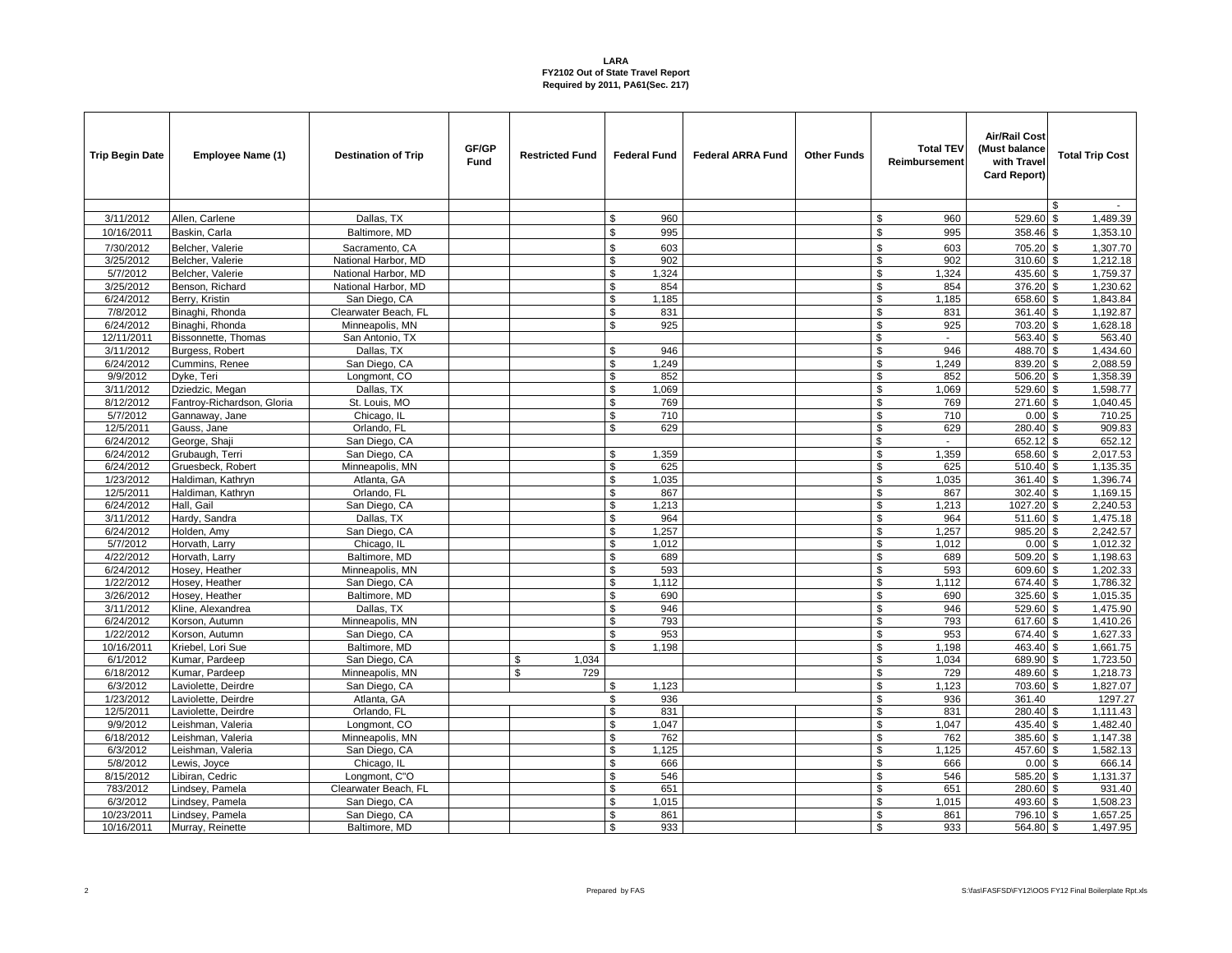| <b>Trip Begin Date</b> | Employee Name (1)                | <b>Destination of Trip</b> | GF/GP<br>Fund | <b>Restricted Fund</b> | <b>Federal Fund</b>       | <b>Federal ARRA Fund</b> | <b>Other Funds</b> | <b>Total TEV</b><br>Reimbursement | <b>Air/Rail Cost</b><br>(Must balance<br>with Travel<br>Card Report) | <b>Total Trip Cost</b> |
|------------------------|----------------------------------|----------------------------|---------------|------------------------|---------------------------|--------------------------|--------------------|-----------------------------------|----------------------------------------------------------------------|------------------------|
| 10/16/2011             | Mikus, Eileen                    | Baltimore, MD              |               |                        | 1,479<br>- \$             |                          |                    | \$<br>1,479                       | 523.00 \$                                                            | 2,001.93               |
| 3/4/2012               | Naiafi, Haideh                   | St. Louis, MO              |               |                        | 543<br>$\mathcal{R}$      |                          |                    | $\mathfrak{S}$<br>543             | $329.20$ \$                                                          | 872.24                 |
| 8/12/2012              | Nestle, Kevin                    | St. Louis, MO              |               |                        | 883<br>\$                 |                          |                    | \$<br>883                         | 606.60 \$                                                            | 1,490.07               |
| 5/4/2012               | North, Marc                      | Orlando, FL                |               | \$<br>105              | <sup>\$</sup><br>587      |                          |                    | $$\mathbb{S}$$<br>693             | 313.60 \$                                                            | 1,006.15               |
| 12/11/2011             | Parker, Nancy                    | San Antonio, TX            |               |                        | 871<br><sup>\$</sup>      |                          |                    | $\mathbb{S}$<br>871               | 153,00 \$                                                            | 1.024.01               |
| 6/24/2012              | Peoples, Audrey                  | San Diego, CA              |               |                        | 1,227<br>\$               |                          |                    | \$<br>1,227                       | 652.12 \$                                                            | 1,879.49               |
| 8/1/2012               | Pemble, Mike                     | Chicago, IL                |               |                        | 454<br>\$                 |                          |                    | \$<br>454                         | $0.00$ \$                                                            | 453.79                 |
| 4/22/2012              | Pemble, Mike                     | Baltimore, MD              |               |                        | 727<br>\$                 |                          |                    | $\mathfrak{S}$<br>727             | $509.20$ \$                                                          | 1,236.61               |
| 12/12/2011             | Pemble, Mike                     | Chicago, IL                |               |                        | \$<br>280                 |                          |                    | \$<br>280                         | $0.00$ \$                                                            | 280.49                 |
| 8/1/2012               | Perry, Roxanne                   | Chicago, IL                |               |                        | 471<br>\$                 |                          |                    | \$<br>471                         | 0.00S                                                                | 471.32                 |
| 12/12/2011             | Perry, Roxanne                   | Chicago, IL                |               |                        | 223<br>\$                 |                          |                    | \$<br>223                         |                                                                      | 222.87<br>\$.          |
| 7/16/2012              | Petersen, Sean                   | Towson, MD                 |               |                        | 753<br>\$                 |                          |                    | \$<br>753                         | 406.20 \$                                                            | 1,159.30               |
| 10/24/2011             | Petersen, Sean                   | Baltimore, MD              |               |                        | 846<br>\$                 |                          |                    | $\mathbf{\hat{s}}$<br>846         | 368.80 \$                                                            | 1,215.14               |
| 1/22/2012              | Pettit, Laura                    | San Diego, CA              |               |                        | 1.007<br>\$               |                          |                    | \$<br>1,007                       | 725.80 \$                                                            | 1,733.02               |
| 6/24/2012              | Reed, John                       | San Diego, CA              |               |                        | <sup>\$</sup><br>1,193    |                          |                    | \$<br>1,193                       | 755.20 \$                                                            | 1,948.22               |
| 12/11/2011             | Reeve, Stacy                     | San Antonio, TX            |               |                        | 909<br>\$                 |                          |                    | $\mathfrak{S}$<br>909             | 633.80 \$                                                            | 1,542.36               |
| 5/4/2012               | Rochon, James                    | Orlando, FL                |               |                        | <sup>\$</sup><br>620      |                          |                    | \$<br>620                         | 313.60 \$                                                            | 934.09                 |
| 5/7/2012               | Roepke, Michelle                 | Chicago, IL                |               |                        | 875<br>$\mathbf{\$}$      |                          |                    | \$<br>875                         | $0.00$ \$                                                            | 875.32                 |
| 9/10/2012              | Schaefer, Howard                 | Chicago, IL                |               |                        | 602<br><sup>\$</sup>      |                          |                    | $$\mathbb{S}$$<br>602             | 0.00S                                                                | 601.70                 |
| 12/11/2011             | Speck, Deborah                   | San Antonio, TX            |               |                        | \$<br>1.619               |                          |                    | \$<br>1,619                       | 0.00S                                                                | 1,618.96               |
| 6/24/2012              | Strachman, Laurie                | Minneapolis, MN            |               |                        | 234<br><sup>\$</sup>      |                          |                    | \$<br>234                         | 703.20 \$                                                            | 936.78                 |
| 6/24/2012              | Sunderman, Diana                 | Minneapolis, MN            |               |                        | \$<br>950                 |                          |                    | $\mathfrak s$<br>950              | 812.60 \$                                                            | 1,763.08               |
| 5/7/2012               | Sunderman, Diana                 | National Harbor, MD        |               |                        | 1,449<br><sup>\$</sup>    |                          |                    | \$<br>1,449                       | 435.80 \$                                                            | 1,884.60               |
| 8/12/2012              | Thompson, Andrea                 | St. Louis, MO              |               |                        | $\mathfrak{L}$<br>858     |                          |                    | $\mathfrak s$<br>858              | 645.20 \$                                                            | 1,503.50               |
| 3/11/2012              | Touchstone, Kimberly             | Dallas, TX                 |               |                        |                           |                          |                    | \$<br>$\sim$                      | $508.20$ \$                                                          | 508.20                 |
| 9/13/2012              | Urban, Norm                      | Atlanta, GA                |               | $\mathbb{S}$<br>493    |                           |                          |                    | \$<br>493                         | 298.60 \$                                                            | 791.65                 |
| 12/11/2011             | Van Dusen, Scott                 | San Antonio, TX            |               |                        | 878<br>- \$               |                          |                    | $\mathfrak s$<br>878              | 463.30 \$                                                            | 1,341.01               |
| 12/5/2011              | VanGansbeke, Linda               | Orlando, FL                |               |                        | 887<br><sup>\$</sup>      |                          |                    | \$<br>887                         | 280.40 \$                                                            | 1,166.92               |
| 7/16/2012              | Whiton, Diane                    | Towson, MD                 |               |                        | 696<br>$\mathbf{\hat{R}}$ |                          |                    | $\mathbf{s}$<br>696               | 251.60 \$                                                            | 947.84                 |
|                        | <b>Health Systems Total Line</b> |                            | \$<br>$\sim$  | \$                     | $62,729$ \$               | $\sim$                   | $\mathfrak{s}$     | 65,090<br>\$                      | 34543.50 \$                                                          | 99,633.80              |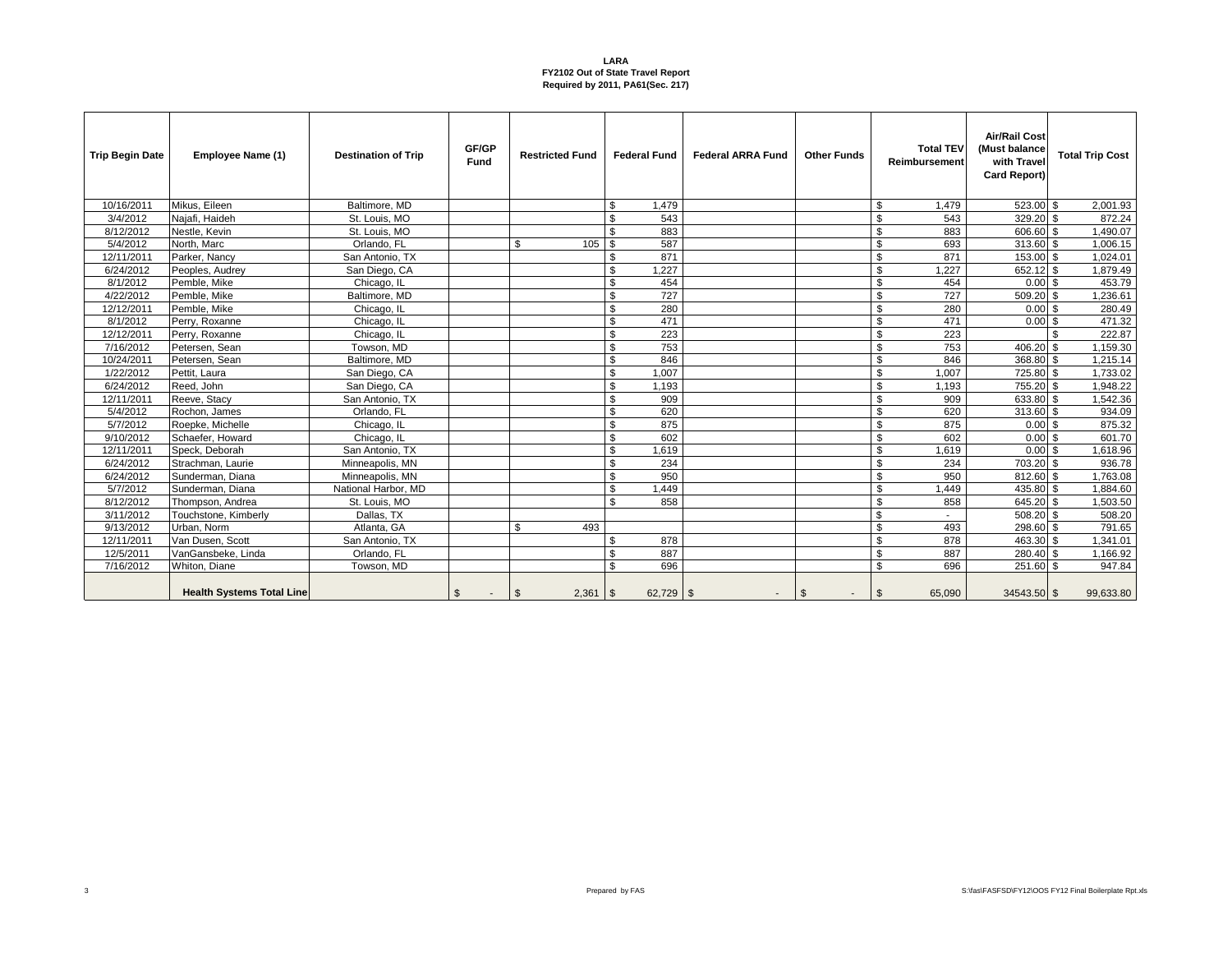| <b>Trip Begin Date</b> | Employee Name (1)                  | <b>Destination of Trip</b>              |                | GF/GP<br>Fund | <b>Restricted Fund</b>  |                    | <b>Federal Fund</b> | <b>Federal ARRA Fund</b> | <b>Other Funds</b>       |                         | <b>Total TEV</b><br>Reimbursement | <b>Air/Rail Cost</b><br>(Must balance<br>with Travel<br>Card Report) |              | <b>Total Trip Cost</b> |
|------------------------|------------------------------------|-----------------------------------------|----------------|---------------|-------------------------|--------------------|---------------------|--------------------------|--------------------------|-------------------------|-----------------------------------|----------------------------------------------------------------------|--------------|------------------------|
|                        |                                    |                                         |                |               |                         |                    |                     |                          |                          |                         |                                   |                                                                      | $\mathbf{s}$ | $\sim$                 |
| 6/11/2012              | Arwood, Steve                      | New York, NY                            |                |               |                         | \$                 | 60                  |                          |                          | \$                      | 60                                | $0.00$ \$                                                            |              | 60.00                  |
| 5/9/2012               | Arwood, Steve                      | Boston, MA: New York                    |                |               |                         | \$                 | 53                  |                          |                          | $\mathfrak s$           | 53                                | 0.00S                                                                |              | 53.00                  |
| 6/20/2012              | Arwood, Steve                      | Denver, CO                              |                |               |                         | \$                 | 467                 |                          |                          | \$                      | 467                               | 478.60 \$                                                            |              | 945.75                 |
| 3/12/2012              | Arwood, Steve                      | Crystal City, Arlington, VA             |                |               | \$.<br>618              |                    |                     |                          |                          | \$                      | 618                               | 413.20 \$                                                            |              | 1,031.29               |
| 10/17/2011             | Arwood, Steve                      | Providence, R.I.                        |                |               |                         | \$                 | 529                 |                          |                          | $\mathfrak s$           | 529                               | 784.80 \$                                                            |              | 1,313.30               |
| 9/23/2012              | Edgerton, Shelly                   | Bethesda, MD                            |                |               | \$<br>1,089             |                    |                     |                          |                          | \$                      | 1,089                             | 325.60 \$                                                            |              | 1,414.59               |
| 6/7/2012               | Edgerton, Shelly                   | San Francisco, CA                       | \$             | 592           |                         |                    |                     |                          |                          | \$                      | 592                               | 726.20 \$                                                            |              | 1,318.22               |
| 5/20/2012              | Edgerton, Shelly                   | Washington, D.C.                        | \$             | 1,113         |                         |                    |                     |                          |                          | \$                      | 1,113                             | 463.60 \$                                                            |              | 1,576.43               |
| 2/1/2012               | Edgerton, Shelly                   | Bethesda, MD                            | \$             | 533           |                         |                    |                     |                          |                          | $\overline{\mathbf{s}}$ | 533                               | 561.80 \$                                                            |              | 1,095.19               |
| 8/20/2012              | Edgerton, Shelly                   | Chicago, IL                             |                |               | \$<br>170               |                    |                     |                          |                          | \$                      | 170                               | 0.00S                                                                |              | 169.72                 |
| 11/1/2011              | Edgerton, Shelly                   | Washington, D.C.                        | \$             | 259           |                         |                    |                     |                          |                          | $\mathfrak s$           | 259                               | 336.80 \$                                                            |              | 596.07                 |
| 1/29/2012              | Edgerton, Shelly                   | San Francisco, CA                       | $\mathbb{S}$   | 747           |                         |                    |                     |                          |                          | $\mathfrak{S}$          | 747                               | 661.00 \$                                                            |              | 1,407.91               |
| 1/29/2012              | Gigliotti, Lisa                    | San Francisco, CA                       | \$             | 658           |                         |                    |                     |                          |                          | \$                      | 658                               | 560.80 \$                                                            |              | 1,219.14               |
| 4/23/2012              | Groen, John                        | Atlanta, GA                             |                |               | 467<br>\$               |                    |                     |                          |                          | \$                      | 467                               | 822.40 \$                                                            |              | 1,289.10               |
| 4/17/2012              | Groen, John                        | Madison, WI & St. Paul, MN              |                |               | \$<br>312               |                    |                     |                          |                          | \$                      | 312                               | 1598.40 \$                                                           |              | 1,910.28               |
| 4/23/2012              | Hendges, Phil (ORR)                | North Charleston, S.C. &<br>Atlanta, GA | S.             | 19S           | 456                     |                    |                     |                          |                          | \$                      | 475                               | 822.40 \$                                                            |              | 1,296.94               |
| 4/17/2012              | Hendges, Phil (ORR)                | Madison, WI & St. Paul, MN              |                |               | 267                     |                    |                     |                          |                          | $\mathfrak s$           | 267                               | 1598.40 \$                                                           |              | 1,865.51               |
| 9/23/2012              | Hilfinger, Steven                  | Washington, D.C.                        | \$             | 746           |                         |                    |                     |                          |                          | \$                      | 746                               | 545.60 \$                                                            |              | 1,291.66               |
| 7/18/2012              | Hilfinger, Steven                  | Washington, D.C.                        |                |               |                         |                    |                     |                          |                          | \$                      | $\mathbf{r}$                      |                                                                      |              |                        |
| 5/9/2012               | Hilfinger, Steven                  | Chicago, IL                             | \$             | 21            | 737<br>\$               |                    |                     |                          |                          | \$                      | 757                               | 0.00S                                                                |              | 757.45                 |
| 5/20/2012              | Hilfinger, Steven                  | Washington, D.C.                        | $\mathfrak{L}$ | 1.106         |                         |                    |                     |                          |                          | \$                      | 1.106                             | 379.60 \$                                                            |              | 1,485.96               |
|                        |                                    | North Charleston, S.C. &                |                |               |                         |                    |                     |                          |                          |                         |                                   |                                                                      |              |                        |
| 4/23/2012              | Hilfinger, Steven                  | Atlanta, GA                             | \$             | 19S           | 670                     |                    |                     |                          |                          | \$                      | 688                               | 791.40 \$                                                            |              | 1,479.71               |
| 4/17/2012              | Hilfinger, Steven                  | Madison, WI & St. Paul, MN              |                |               | \$<br>309               |                    |                     |                          |                          | $\mathfrak s$           | 309                               | 1598.40 \$                                                           |              | 1,907.83               |
| 11/1/2011              | Hilfinger, Steven                  | Washington, D.C.                        | \$             | 406           |                         |                    |                     |                          |                          | \$                      | 406                               | 253.40 \$                                                            |              | 659.69                 |
| 7/25/2012              | Marrow. Mario                      | New Orleans, LA                         |                |               | \$<br>541               | \$.                | 480                 |                          |                          | \$                      | 1,021                             | 383.60 \$                                                            |              | 1,404.47               |
| 3/21/2012              | Schafer, Andrew                    | Glenview. IL                            |                |               | 384<br>£.               |                    |                     |                          |                          | \$                      | 384                               | 99.00 \$                                                             |              | 483.34                 |
| 9/12/2012              | Zimmer, Michael                    | New Orleans, LA                         |                |               | 466<br>£.               |                    |                     |                          |                          | \$                      | 466                               | $351.20$ \$                                                          |              | 817.65                 |
|                        | <b>Executive Office Total Line</b> |                                         | $\mathbf{s}$   | 6,220         | $\mathbf{s}$<br>6,486   | $\mathbf{\hat{s}}$ | 1,588               | $\mathfrak{s}$<br>$\sim$ | $\mathfrak{S}$           | $\mathbb{S}$            | 14,294                            | 14556.20 \$                                                          |              | 28,850.20              |
|                        |                                    |                                         |                |               |                         |                    |                     |                          |                          |                         |                                   |                                                                      | ፍ            |                        |
| 4/23/2012              | Grandy-Miller, Holly               | North Charleston, S.C. &<br>Atlanta, GA |                |               | 497<br>S                |                    |                     |                          |                          | \$                      | 497                               | 994.40 \$                                                            |              | 1,491.31               |
|                        | <b>Administrative Services</b>     |                                         |                |               |                         |                    |                     |                          |                          |                         |                                   |                                                                      |              |                        |
|                        | <b>Total Line</b>                  |                                         | $\sqrt[6]{2}$  | $\sim$        | $\mathbf{\$}$<br>497 \$ |                    |                     | $\mathfrak{s}$           | $\mathfrak{s}$<br>$\sim$ | $\mathfrak{s}$          | 497                               | 994.40 \$                                                            |              | 1,491.31               |

4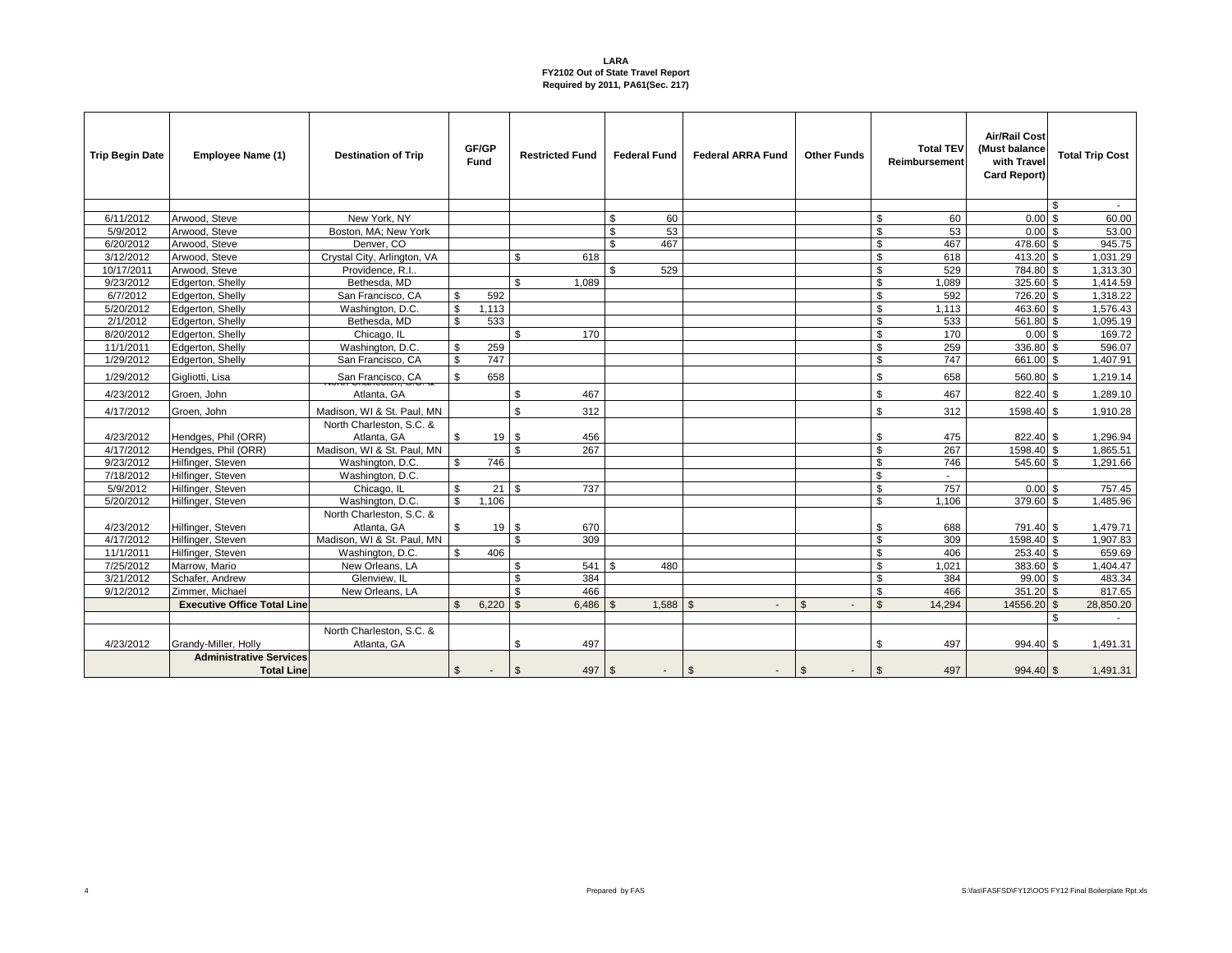| <b>Trip Begin Date</b> | Employee Name (1)      | <b>Destination of Trip</b> |                | GF/GP<br>Fund | <b>Restricted Fund</b> |     | <b>Federal Fund</b> | <b>Federal ARRA Fund</b> | <b>Other Funds</b>                         |                | <b>Total TEV</b><br><b>Reimbursement</b> | <b>Air/Rail Cost</b><br>(Must balance<br>with Travel<br><b>Card Report)</b> | <b>Total Trip Cost</b> |
|------------------------|------------------------|----------------------------|----------------|---------------|------------------------|-----|---------------------|--------------------------|--------------------------------------------|----------------|------------------------------------------|-----------------------------------------------------------------------------|------------------------|
|                        |                        |                            |                |               |                        |     |                     |                          |                                            |                |                                          |                                                                             | $\sim$                 |
| 6/3/2012               | Elias, Yasmin          | Washington, D.C.           |                |               |                        | \$. | 2,487               |                          |                                            | \$             | 2,487                                    | 389.60 \$                                                                   | 2,876.42               |
| 3/5/2012               | Harris, Susanne        | Raleigh/Durham, N.C.       |                |               | \$<br>426              |     |                     |                          |                                            | \$             | 426                                      | 585.20 \$                                                                   | 1,011.68               |
| 6/17/2012              | Henige, Paula          | Nashville, TN              |                |               |                        |     | 766                 |                          |                                            | \$             | 766                                      | $221.10$ \$                                                                 | 987.17                 |
| 3/5/2012               | Robbins, Kandra        | Raleigh/Durham, N.C.       |                |               | \$.<br>445             |     |                     |                          |                                            | \$             | 445                                      | 585.20 \$                                                                   | 1,030.39               |
| 6/17/2012              | Seppanen, Chris        | Nashville, TN              |                |               |                        |     | 862                 |                          |                                            | \$             | 862                                      | $310.10$ \$                                                                 | 1,172.25               |
|                        | <b>MAHS Total Line</b> |                            | $\mathsf{\$}$  | $\sim$        | $\mathbb{S}$<br>872    | -\$ | $4,115$ \\$         | $\sim$                   | $\mathfrak{L}$<br>$\overline{\phantom{a}}$ |                | 4,987                                    | 2091.20 \$                                                                  | 7,077.91               |
|                        |                        |                            |                |               |                        |     |                     |                          |                                            | \$             | $\overline{\phantom{a}}$                 |                                                                             | $\sim$                 |
| 11/13/2011             | Caldwell, Cynthia      | Sands Point, NY            | \$             | 39            |                        |     | 145                 |                          |                                            | \$             | 184                                      | 257.40 \$                                                                   | 441.30                 |
| 4/24/2012              | Cannon, Pat            | Bethesda, MD               | \$             | 202           |                        |     | 745                 |                          |                                            | \$             | 947                                      | 532.60 \$                                                                   | 1,479.26               |
| 2/12/2012              | Hull, James            | Las Vegas, NV              | \$             | 105           |                        |     | 509                 |                          |                                            | \$             | 614                                      | 463.10 \$                                                                   | 1,076.74               |
| 11/2/2011              | McInnis, Janet         | Schaumberg, IL             | \$             | 103           |                        |     | 419                 |                          |                                            | \$             | 522                                      | $0.00$ \$                                                                   | 522.08                 |
| 10/13/2011             | Moss, Corda            | Louisville, KY             | \$             | 80 l          | 294<br>- \$            |     |                     |                          |                                            | \$             | 374                                      | 412.80 \$                                                                   | 786.50                 |
| 8/23/2012              | Smith, Danielle        | Chicago, IL                | \$             | 101           |                        |     | 27                  |                          |                                            | \$             | 128                                      | $0.00$ \$                                                                   | 128.35                 |
| 5/14/2012              | Willard, Amber         | Sands Point, NY            | \$             | 33            |                        |     | 121                 |                          |                                            | \$             | 153                                      | 611.40 \$                                                                   | 764.69                 |
| 2/12/2012              | Zanger, Constance      | Las Vegas, NV              |                |               |                        |     |                     |                          |                                            | \$             |                                          | 463.10 \$                                                                   | 463.10                 |
|                        | <b>MCB Total Line</b>  |                            | $\mathfrak{L}$ | 662           | $\mathbf{\$}$<br>294   | \$  | $1,966$ \ \$        | $\sim$                   | $\mathfrak{s}$<br>$\overline{\phantom{a}}$ | $\mathfrak{S}$ | 2,922                                    | 2740.40 \$                                                                  | 5,662.02               |
|                        |                        |                            |                |               |                        |     |                     |                          |                                            |                |                                          |                                                                             | $\sim$                 |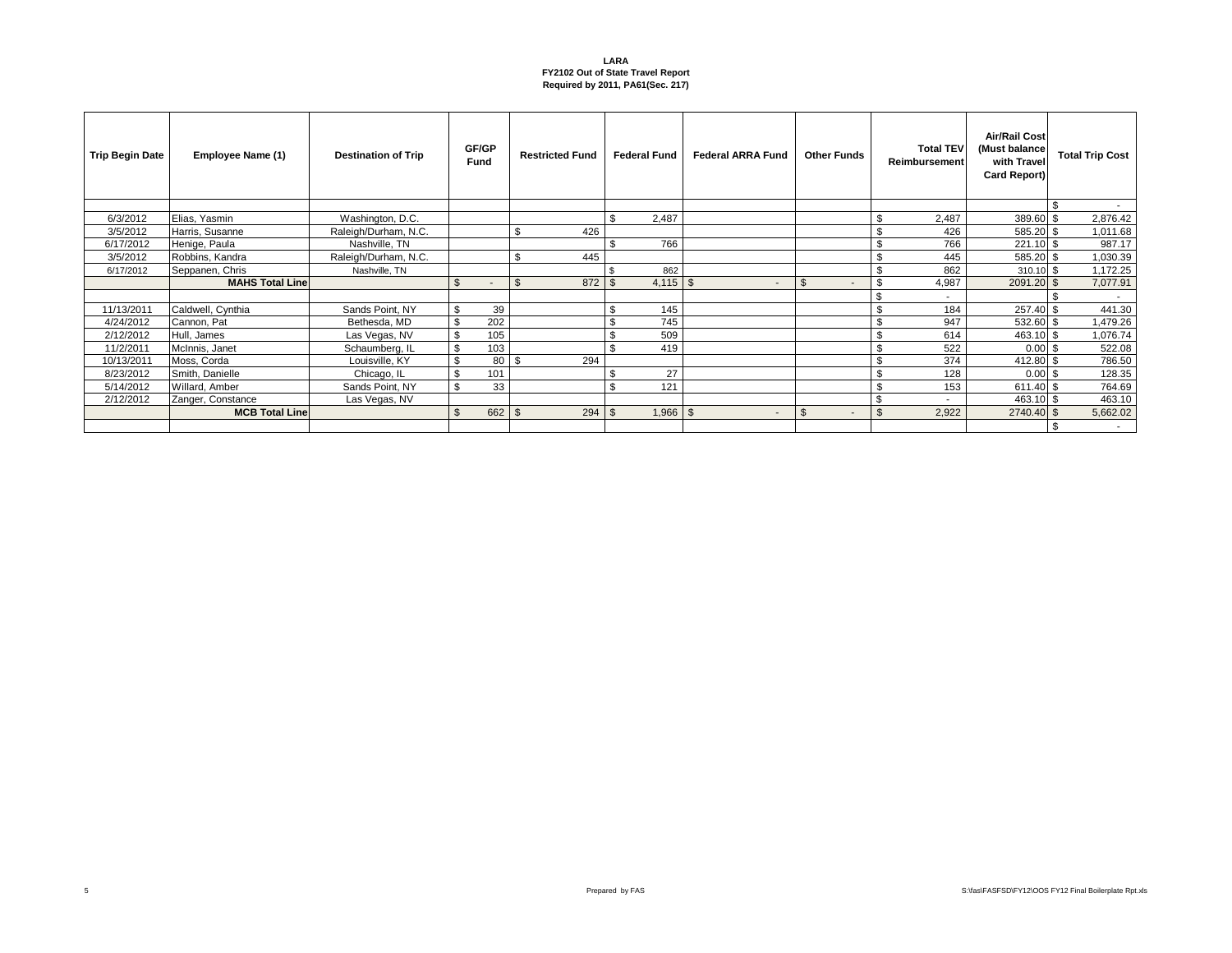| <b>Trip Begin Date</b> | Employee Name (1)   | <b>Destination of Trip</b> | GF/GP<br>Fund | <b>Restricted Fund</b>   | <b>Federal Fund</b>   | <b>Federal ARRA Fund</b> | <b>Other Funds</b> | <b>Total TEV</b><br>Reimbursement | <b>Air/Rail Cost</b><br>(Must balance<br>with Trave<br>Card Report) | <b>Total Trip Cost</b> |
|------------------------|---------------------|----------------------------|---------------|--------------------------|-----------------------|--------------------------|--------------------|-----------------------------------|---------------------------------------------------------------------|------------------------|
| 2/27/2012              | Allen, Eric         | Arlington Heights, IL      |               | \$<br>270 \$             | 270                   |                          |                    | \$<br>541                         | $0.00$ \$                                                           | 540.77                 |
| 2/13/2012              | Barela, Joe A.      | Arlington Heights, IL      |               | 67 \$<br>\$              | 374                   |                          |                    | \$<br>441                         | $0.00$ \$                                                           | 440.69                 |
| 9/17/2012              | Bennett, Josh       | Arlington Heights, IL      |               | \$<br>26                 | \$<br>26              |                          |                    | \$<br>52                          | 0.00                                                                | 51.76<br>\$            |
| 1/9/2012               | Bogle, Raymond      | Kansas City, MO            |               | \$<br>260                | 434<br>\$             |                          |                    | \$<br>694                         | 306.84                                                              | $\sqrt{3}$<br>1,000.92 |
| 11/29/2011             | Boyd, Shellene      | Washington, D.C.           |               | $\mathbb{S}$<br>$255$ \$ | 255                   |                          |                    | \$<br>509                         | 251.40 \$                                                           | 760.70                 |
| 7/9/2012               | Brodzik, Michael    | Arlington Heights, IL      |               | 134<br>\$                | \$<br>134             |                          |                    | \$<br>268                         | $0.00$ \$                                                           | 268.28                 |
| 3/12/2012              | Cani, Brenda        | Arlington Heights, IL      |               |                          | 475<br>\$             |                          |                    | \$<br>475                         | $0.00$ \$                                                           | 475.30                 |
| 4/2/2012               | Davidson, Todd      | Arlington Heights, II      |               | \$<br>265                | \$<br>265             |                          |                    | \$<br>531                         | 0.00                                                                | 530.86<br>\$           |
| 9/17/2012              | Davis, Joseph       | Arlington Heights, IL      |               | \$<br>184                | \$<br>184             |                          |                    | \$<br>368                         | $0.00$ \$                                                           | 367.52                 |
| 8/27/2012              | Davis-Ray, Nella    | Bloomington, MN            |               | $155$ \$<br>\$           | 182                   |                          |                    | $\overline{\mathbf{s}}$<br>338    | 384.60 \$                                                           | 722.54                 |
| 4/22/2012              | Davis-Ray, Nella    | Nashville, TN              |               | 420<br>\$                | 493<br>\$             |                          |                    | $\mathfrak s$<br>914              | 275.90 \$                                                           | 1,189.75               |
| 11/15/2011             | Davis-Ray, Nella    | Nashville, TN              |               |                          |                       |                          |                    | \$<br>$\blacksquare$              | 435.30 \$                                                           | 435.30                 |
| 6/17/2012              | Dayringer, Bob      | Indianapolis, IN           |               |                          | 1,164<br>\$           |                          |                    | \$<br>1,164                       | $0.00$ \$                                                           | 1,163.53               |
| 7/10/2012              | Gorkisch, Deb       | Colorado Springs, CO       |               | \$<br>1,532              |                       |                          |                    | $\mathfrak s$<br>1,532            | 482.20 \$                                                           | 2,013.82               |
| 1/9/2012               | Gray, Jessica       | Kansas City, MO            |               | \$<br>269                | 448                   |                          |                    | \$<br>717                         | 306.80 \$                                                           | 1,023.46               |
| 7/23/2012              | Griffin, Jason      | Arlington Heights, IL      |               | 587<br>\$                |                       |                          |                    | \$<br>587                         | $0.00$ \$                                                           | 587.07                 |
| 5/21/2012              | Griggs, Paul        | Wilmington, IL             |               | \$<br>496                |                       |                          |                    | \$<br>496                         | $0.00$ \$                                                           | 496.03                 |
| 2/6/2012               | Gundry, Debra       | Arlington Heights, IL      |               | \$<br>151                | 1,362<br>\$           |                          |                    | \$<br>1,514                       | $0.00$ \$                                                           | 1,513.86               |
| 3/12/2012              | Henderson, Dave     | Arlington Heights, IL      |               | 75<br>\$                 | \$<br>417             |                          |                    | \$<br>492                         | $0.00$ \$                                                           | 491.66                 |
| 2/13/2012              | Hensley, James      | Arlington Heights, IL      |               | \$<br>364                | $\mathfrak{L}$<br>364 |                          |                    | \$<br>727                         | $0.00$ \$                                                           | 727.05                 |
| 9/9/2012               | Hookey, Jill        | Mystic, CT                 | 8 \$<br>\$    | 1,320                    |                       |                          |                    | \$<br>1,328                       | 811.20                                                              | 2,138.99<br>\$         |
| 4/16/2012              | Humenick, David     | Arlington Heights, IL      |               | 593 \$<br>\$             | 80                    |                          |                    | \$<br>673                         | $0.00$ \$                                                           | 673.22                 |
| 8/20/2012              | Jack, Dawn          | Arlington Heights, IL      |               | 153<br>\$                | 153<br>\$             |                          |                    | $\overline{\mathbf{s}}$<br>307    | $0.00$ \$                                                           | 306.98                 |
| 2/13/2012              | Jack. Dawn          | Lousiville, KY             |               | 202<br>\$                | 202<br>\$             |                          |                    | \$<br>405                         | $0.00$ \$                                                           | 404.66                 |
| 4/9/2012               | Johnson, D.W.       | Chicago, IL                |               |                          | \$<br>846             |                          |                    | \$<br>846                         | $0.00$ \$                                                           | 846.39                 |
| 7/30/2012              | Jones, Terrilyn     | Chicago, IL                |               | 307<br>£.                | $\mathfrak{R}$<br>511 |                          |                    | \$<br>818                         | 0.00                                                                | 818.27<br>\$           |
| 3/12/2012              | Jones, Terrilyn     | Kansas City, MO            |               | \$<br>212                | 353<br>\$             |                          |                    | \$<br>565                         | 485.20 \$                                                           | 1,050.19               |
| 11/29/2011             | Jones, Terrilyn     | Washington, D.C.           |               | 189<br>\$                | \$<br>315             |                          |                    | \$<br>505                         | 251.40 \$                                                           | 755.94                 |
| 2/13/2012              | Kalinowski, Douglas | Louisville, KY             |               | 244<br>\$                | 244<br>\$             |                          |                    | \$<br>488                         | $0.00$ \$                                                           | 487.78                 |
| 12/12/2011             | Kalinowski, Douglas | Denver, CO                 |               | \$<br>216                | \$<br>216             |                          |                    | \$<br>431                         | 441.80 \$                                                           | 873.07                 |
| 10/4/2011              | Kalinowski, Douglas | Bellevue, WA               |               | 424<br>\$                | \$<br>424             |                          |                    | \$<br>848                         | 1223.40 \$                                                          | 2,070.98               |
| 3/12/2012              | Kellogg, Brian      | Arlington Heights, IL      |               |                          | \$<br>551             |                          |                    | \$<br>551                         | $0.00$ \$                                                           | 551.12                 |
| 12/12/2011             | Kesterson, Tommy    | Chicago, IL                |               |                          |                       |                          |                    | \$                                | $0.00$ \$                                                           |                        |
| 3/12/2012              | Kieffer, Robert     | Kansas City, MO            |               | 311<br>\$                | 324                   |                          |                    | \$<br>636                         | 485.20 \$                                                           | 1,120.71               |
| 8/19/2012              | Kimmel, Doug        | Anaheim, CA                |               | \$<br>783                |                       |                          |                    | \$<br>783                         | 722.20 \$                                                           | 1,504.93               |
| 6/25/2012              | Kirkland, Freddie   | Arlington Heights, IL      |               | \$<br>548                | 14<br>\$              |                          |                    | \$<br>561                         | $0.00$ \$                                                           | 561.40                 |
| 10/28/2011             | Kueppers, Lee Jay   | Philadelphia, PA           |               | \$<br>782                | <b>S</b><br>782       |                          |                    | \$<br>1,563                       | 1156.00 \$                                                          | 2,719.06               |
| 6/15/2012              | Macomber, Matthew   | Indianapolis, IN           |               | $\mathbf{\$}$<br>494 \$  | 494                   |                          |                    | $\mathfrak{S}$<br>989             | $0.00$ \$                                                           | 988.71                 |
| 9/17/2012              | Marshall, Denise    | Arlington Heights, IL      |               | 310 S<br>-S              | 310                   |                          |                    | 621<br>-S                         | 0.00S                                                               | 620.68                 |
| 7/9/2012               | Nguyen, Phu         | Wilmington, IL             |               | \$<br>70                 | \$<br>631             |                          |                    | \$<br>701                         | $0.00$ \$                                                           | 700.78                 |
| 6/15/2012              | Nichols, Keith      | Indianapolis, IN           |               | 531<br>\$                | 531<br>\$             |                          |                    | \$<br>1,062                       | $0.00$ \$                                                           | 1,062.04               |
| 7/23/2012              | Passamani, Chris    | Arlington Heights, IL      |               |                          | 634<br>\$             |                          |                    | \$<br>634                         | 0.00                                                                | \$<br>634.17           |
| 5/14/2012              | Pickelman, Barton   | Indianapolis, IN           |               | 420<br>£.                | <b>S</b><br>420       |                          |                    | $\mathfrak s$<br>840              | 0.00                                                                | 840.00<br>\$           |
| 8/27/2012              | Pickelman, Barton   | Bloomington, MN            |               | 203<br>\$                | 203<br>\$             |                          |                    | \$<br>406                         | 361.60 \$                                                           | 767.82                 |
| 6/17/2012              | Pickelman, Barton   | Indianapolis, IN           |               | \$<br>584                | 584<br>\$             |                          |                    | \$<br>1,168                       | $0.00$ \$                                                           | 1,168.18               |
| 5/29/2012              | Pickelman, Barton   | Anchorage, AL              |               | \$<br>380                | 380<br>\$             |                          |                    | \$<br>761                         | 1839.80 \$                                                          | 2,600.42               |
| 2/13/2012              | Pickelman, Barton   | Louisville, KY             |               | \$<br>230                | 230<br>\$             |                          |                    | \$<br>459                         | $0.00$ \$                                                           | 459.09                 |
| 7/10/2012              | Pushies, George     | Colorado Springs, CO       |               | 744                      | 744<br>\$             |                          |                    | \$<br>1,488                       | 309.70 \$                                                           | 1,797.54               |
| 7/10/2012              | Reyes, Baldemar     | Colorado Springs, CO       |               | 691<br>\$                | 691<br>-S             |                          |                    | \$<br>1.381                       | 309.70 \$                                                           | 1,691.06               |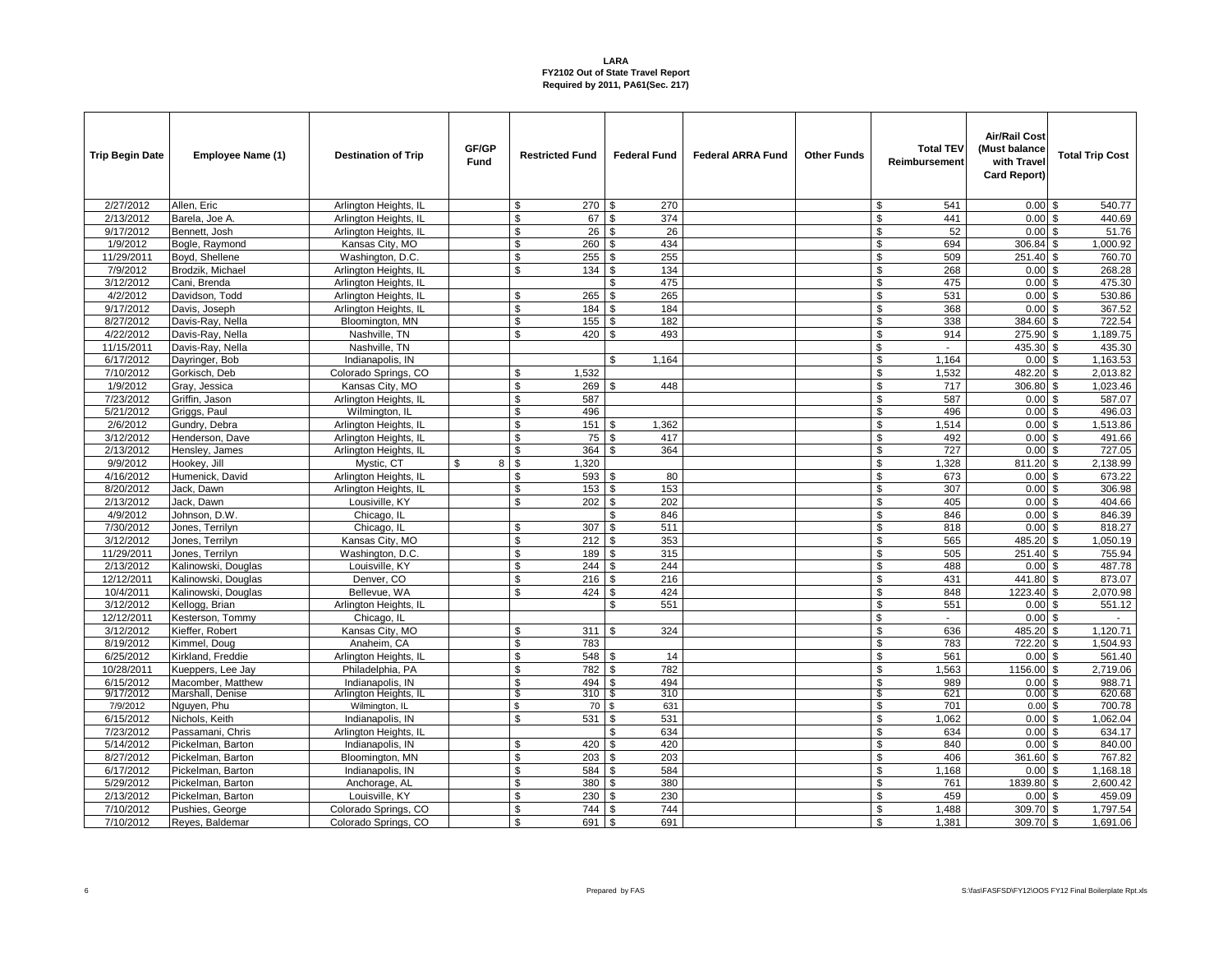| <b>Trip Begin Date</b> | Employee Name (1)        | <b>Destination of Trip</b> | GF/GP<br><b>Fund</b> |   | <b>Restricted Fund</b>       | <b>Federal Fund</b>                        | <b>Federal ARRA Fund</b>         | <b>Other Funds</b> | <b>Total TEV</b><br>Reimbursement | <b>Air/Rail Cost</b><br>(Must balance<br>with Trave<br>Card Report) |                | <b>Total Trip Cost</b> |
|------------------------|--------------------------|----------------------------|----------------------|---|------------------------------|--------------------------------------------|----------------------------------|--------------------|-----------------------------------|---------------------------------------------------------------------|----------------|------------------------|
| 10/31/2011             | Rodriguez, Reo           | Arlington Heights, IL      |                      |   |                              |                                            |                                  |                    | \$<br>$\overline{\phantom{a}}$    | 0.00                                                                | \$.            | $\sim$                 |
| 11/28/2011             | Scott. Mark              | Las Vegas, NV              |                      |   | \$<br>66                     | -S<br>66                                   |                                  |                    | \$<br>132                         | 702.16                                                              | \$             | 833.74                 |
| 7/9/2012               | Scott, Sherry            | Arlington Heights, IL      |                      |   | \$<br>370                    | - \$<br>861                                |                                  |                    | \$<br>1,231                       | 0.00                                                                | \$             | 1,230.62               |
| 5/29/2012              | Scott, Sherry            | Schaumburg, IL             |                      |   |                              | 682<br>-8                                  |                                  |                    | \$<br>682                         | 0.00                                                                | \$             | 681.72                 |
| 11/14/2011             | Smith, Staci             | S. Burlington, VT          |                      |   | \$.<br>364                   | 364<br>. ጽ                                 |                                  |                    | \$<br>729                         | 623.80                                                              | \$.            | 1,352.71               |
| 6/3/2012               | Spaulding, Robin         | Arlington Heights, IL      |                      |   | \$<br>880.1                  | 1,088<br>-\$                               |                                  |                    | \$<br>2,175                       | 0.00                                                                | \$             | 2,175.10               |
| 4/15/2012              | Stowe, Halev             | Arlington Heights, IL      |                      |   | \$<br>290                    | 290<br>$\mathbf{\hat{S}}$                  |                                  |                    | \$<br>580                         | 0.00                                                                | \$             | 580.44                 |
| 8/6/2012               | Strong, Todd             | Arlington Heights, IL      |                      |   | $\mathbb{S}$<br>745          | 745<br>-\$                                 |                                  |                    | \$<br>1.490                       | 0.00                                                                | \$.            | 1,490.09               |
| 2/27/2012              | Thelen, Scott            | Chicago, IL                |                      |   | \$<br>327                    | 241<br>\$                                  |                                  |                    | \$<br>568                         | 0.00                                                                | \$             | 568.06                 |
| 9/17/2012              | Tironi, Gene             | Arlington Heights, IL      |                      |   | \$<br>165                    | 165<br>- \$                                |                                  |                    | \$<br>331                         | 0.00                                                                | \$             | 330.85                 |
| 5/14/2012              | Whidby, Angelaue         | Arlington Heights, IL      |                      |   | $\mathbb{S}$<br>784          | 784<br>-8                                  |                                  |                    | 1.568<br>\$                       | 0.00                                                                | \$.            | 1,567.63               |
| 8/27/2012              | Yoder, Martha            | Bloomington, MN            |                      |   | \$<br>201                    | 201<br>-\$                                 |                                  |                    | \$<br>402                         | 361.60                                                              | \$             | 763.39                 |
| 5/29/2912              | Yoder, Martha            | Anchorage, AL              |                      |   | $\mathbb{S}$<br>396          | 396<br>\$                                  |                                  |                    | \$<br>792                         | 1832.50                                                             | -S             | 2,624.31               |
| 6/17/2012              | Zaban, Eric              | Indianapolis, IN           |                      |   |                              | 840                                        |                                  |                    | \$<br>840                         | 0.00                                                                | \$             | 840.32                 |
| 2/27/2012              | Zacharczuk, Jerry        | Wilmington, IL             |                      |   | $\mathbb{S}$<br>280          | 280<br>-\$                                 |                                  |                    | \$<br>561                         | 0.00                                                                | \$             | 560.87                 |
| 2/13/2012              | Zagresky, George         | Arlington Heights, IL      |                      |   | \$<br>74 I                   | 411<br>-\$                                 |                                  |                    | \$<br>485                         | 0.00                                                                | \$             | 485.03                 |
|                        | <b>MIOSHA Total Line</b> |                            | $\mathfrak{L}$       | 8 | $\mathbf{\hat{s}}$<br>21,601 | 25,131<br>$\mathcal{S}$                    | - \$<br>$\overline{\phantom{a}}$ | $\mathfrak{L}$     | $\mathcal{F}$<br>46,740           | 14360.30                                                            | $\mathfrak{L}$ | 61,099.93              |
|                        |                          |                            |                      |   |                              |                                            |                                  |                    |                                   |                                                                     |                |                        |
|                        | <b>MLCC Total Line</b>   |                            | $\mathfrak{L}$       |   | $\mathbb{S}$                 | $\mathfrak{L}$<br>$\overline{\phantom{a}}$ | $\mathfrak{S}$<br>$\sim$         | $\mathfrak{S}$     | $\mathfrak{S}$                    | 0.00                                                                | \$             | $\sim$                 |
|                        |                          |                            |                      |   |                              |                                            |                                  |                    |                                   |                                                                     |                |                        |
| 4/20/2012              | Adams, Louis             | Bethesda, MD               |                      |   |                              | 1,830<br>\$                                |                                  |                    | \$<br>1,830                       | 279.60                                                              | \$.            | 2,110.02               |
| 7/23/2012              | Howard, Jannette         | Austin, TX                 |                      |   |                              | 624<br>$\mathcal{R}$                       |                                  |                    | \$<br>624                         | 703.60                                                              | \$             | 1,327.16               |
| 4/20/2012              | Porter, Jaye             | Bethesda, MD               |                      |   |                              | 1,585<br>\$                                |                                  |                    | 1,585<br>\$.                      | 0.00                                                                | \$             | 1,585.35               |
| 8/22/2012              | Wellever, Jim            | Atlanta, GA                |                      |   |                              | 576<br>\$                                  |                                  |                    | \$<br>576                         | 363.60                                                              | \$             | 939.31                 |
|                        | <b>MRS Total Line</b>    |                            | $\mathfrak{S}$       |   | $\mathbb{S}$                 | $4,615$ \$<br>-\$                          | $\overline{\phantom{a}}$         | $\mathfrak{S}$     | \$<br>4,615                       | 1346.80 \$                                                          |                | 5,961.84               |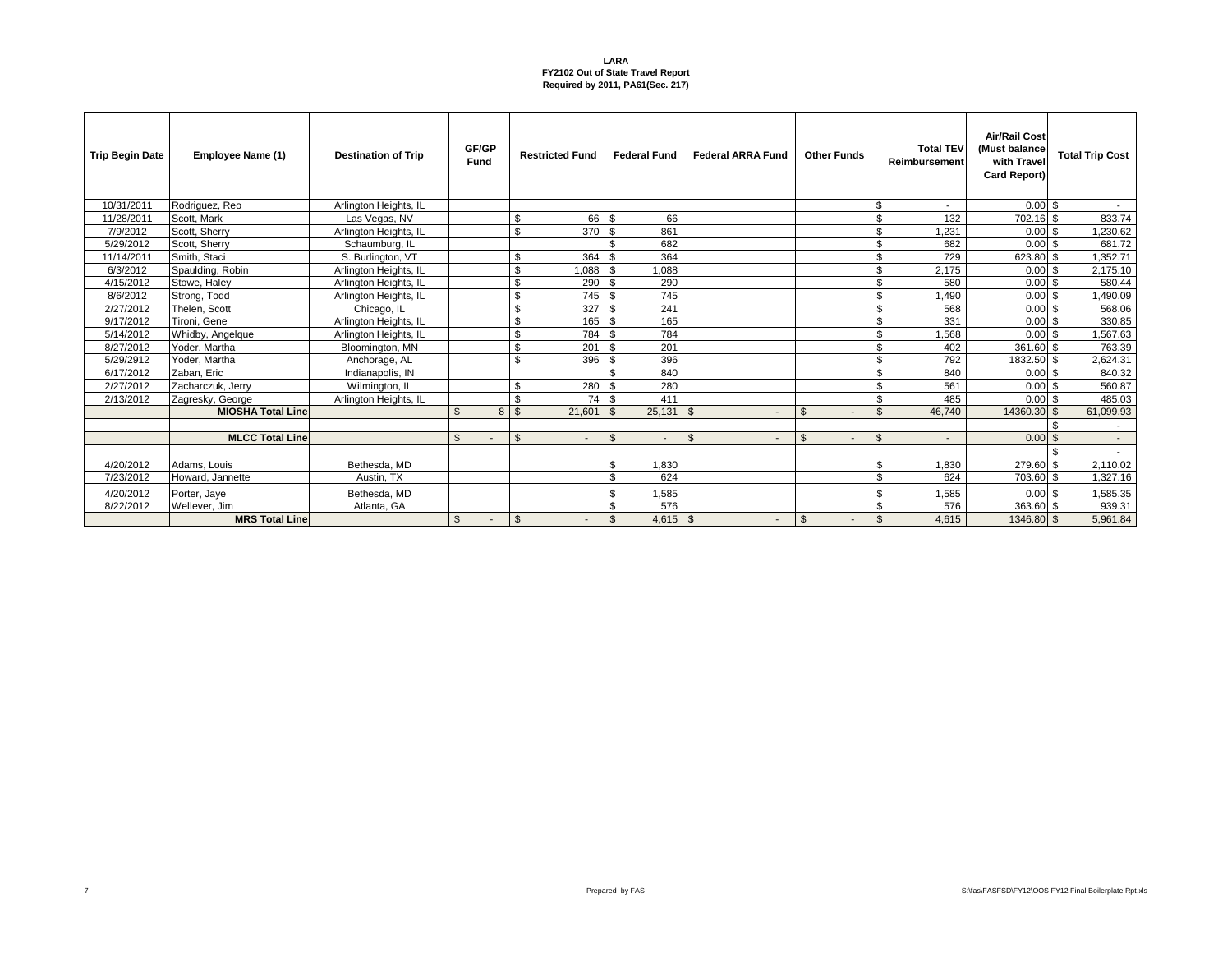| <b>Trip Begin Date</b> | Employee Name (1)         | <b>Destination of Trip</b> | GF/GP<br><b>Fund</b> | <b>Restricted Fund</b>      | <b>Federal Fund</b> | <b>Federal ARRA Fund</b> | <b>Other Funds</b> | <b>Total TEV</b><br>Reimbursement | <b>Air/Rail Cost</b><br>(Must balance<br>with Trave<br>Card Report) | <b>Total Trip Cost</b>   |
|------------------------|---------------------------|----------------------------|----------------------|-----------------------------|---------------------|--------------------------|--------------------|-----------------------------------|---------------------------------------------------------------------|--------------------------|
|                        |                           |                            |                      |                             |                     |                          |                    |                                   |                                                                     |                          |
| 09/26/2012             | Adema, Tom                | Washington, D.C.           |                      | \$<br>676                   |                     |                          |                    | \$<br>676                         | 421.70 \$                                                           | 1,097.46                 |
| 12/5/2011              | Adema, Thomas             | Brentwood, TN              |                      | \$<br>756                   |                     |                          |                    | \$<br>756                         | 477.30 \$                                                           | 1,232.85                 |
| 4/16/2012              | Adema, Thomas             | Boca Raton, FL             |                      | 712<br>\$                   |                     |                          |                    | \$<br>712                         | 579.19 \$                                                           | 1,291.22                 |
| 11/14/2011             | Adema, Thomas             | Elkhart, IN                |                      | \$<br>353                   |                     |                          |                    | \$<br>353                         | $0.00$ \$                                                           | 352.62                   |
| 1/22/2012              | Adema, Thomas             | Columbus, GA               |                      | $\mathbf{\hat{s}}$<br>703   |                     |                          |                    | \$<br>703                         | 596.40 \$                                                           | 1,299.37                 |
| 5/6/2012               | Adema, Thomas             | San Diego, CA              |                      | 976<br>\$                   |                     |                          |                    | 976<br>\$                         | 567.20 \$                                                           | 1,543.64                 |
| 11/14/2011             | Allen, Sarah              | Elkhart. IN                |                      | $\mathbf{\hat{s}}$<br>228   |                     |                          |                    | \$<br>228                         | 0.00S                                                               | 228.24                   |
| 8/5/2012               | Anderson, J oel           | Arlington, VA              |                      | $\mathbf{\hat{s}}$<br>722   |                     |                          |                    | $\overline{\mathbb{S}}$<br>722    | 257.20 \$                                                           | 979.00                   |
| 5/13/2012              | Anderson, J oel           | Arlington, VA              |                      | 614<br>\$                   |                     |                          |                    | \$<br>614                         | 414.20 \$                                                           | 1,027.90                 |
| 8/26/2012              | Barrett, Sherry           | Hollywood, FL              |                      | \$<br>890                   |                     |                          |                    | \$<br>890                         | 299.60 \$                                                           | 1,189.18                 |
| 4/15/2012              | Bass-Pohl, Sherry         | Austin, TX                 |                      | \$<br>787                   |                     |                          |                    | \$<br>787                         | 589.20 \$                                                           | 1,376.20                 |
| 10/3/2011              | Bass-Pohl, Sherry         | Jacksonville, FL           |                      |                             |                     |                          |                    | \$<br>$\sim$                      | 351.40 \$                                                           | 351.40                   |
| 8/5/2012               | Batista, Carolyn          | Nashville, TN              |                      | \$<br>1,015                 |                     |                          |                    | \$<br>1,015                       | 298.30 \$                                                           | 1,313.31                 |
| 4/8/2012               | Batista, Carolyn          | Arlington, VA              |                      |                             |                     |                          |                    | \$<br>$\mathcal{L}$               | 553.40 \$                                                           | 553.40                   |
| 4/30/2012              | Beauvais, Jason           | New Orleans, LA            |                      | \$<br>646                   |                     |                          |                    | \$<br>646                         | 419.20 \$                                                           | 1,064.78                 |
| 4/24/2012              | <b>Bissell</b> , Diane    | San Francisco, CA          |                      | \$<br>1.179                 |                     |                          |                    | \$<br>1,179                       | 598.20 \$                                                           | 1,777.18                 |
| 2/5/2012               | Bissell, Diane            | New York, NY               |                      | \$<br>620                   |                     |                          |                    | \$<br>620                         | 255.60 \$                                                           | 875.74                   |
| 8/10/2012              | Boven, Jean               | Atlanta, GA                |                      | \$<br>1,060                 |                     |                          |                    | \$<br>1,060                       | 387.20 \$                                                           | 1,446.78                 |
| 3/2/2012               | Boven, Jean               | New Orleans, LA            |                      | \$<br>1,135                 |                     |                          |                    | \$<br>1,135                       | 488.90 \$                                                           | 1,623.73                 |
| 2/26/2012              | Briolat, Mike             | Washington, D.C.           |                      | 471<br>\$                   |                     |                          |                    | \$<br>471                         | 500.60 \$                                                           | 971.88                   |
| 8/5/2012               | Brockway, Joshua          | Nashville, TN              |                      | \$<br>1,015                 |                     |                          |                    | \$<br>1,015                       | 536.70 \$                                                           | 1,551.60                 |
| 2/12/2012              | Brockway, Joshua          | Washington, D.C.           |                      | $\mathbf{\hat{s}}$<br>291   |                     |                          |                    | $\mathbb{S}$<br>291               | 625.40 \$                                                           | 915.93                   |
| 3/21/2012              | Brown, Shelly             | Chicago, IL                |                      | \$<br>51                    |                     |                          |                    | \$<br>51                          | 0.00S                                                               | 51.27                    |
| 1/29/2012              | Bucio, Marissa            | Washington, D.C.           |                      | \$<br>479                   |                     |                          |                    | 479<br>\$                         | 368.80 \$                                                           | 847.83                   |
| 4/18/2012              | Cena, Linda               | Chicago, IL                |                      | \$<br>418                   |                     |                          |                    | \$<br>418                         | $0.00$ \$                                                           | 417.51                   |
| 11/3/2011              | Cena, Linda               | Chicago, IL                |                      | \$<br>439                   |                     |                          |                    | \$<br>439                         | $0.00$ \$                                                           | 439.29                   |
| 10/10/2011             | Clinton, Kevin            | Toronto & Ottawa, CA       |                      | 522<br>\$                   |                     |                          |                    | 522<br>\$                         | 1558.70 \$                                                          | 2,080.66                 |
| 4/26/2012              | Davenport-Perry, Jaulanda | Dunham, NC                 |                      | $\mathbf{s}$<br>289         |                     |                          |                    | \$<br>289                         | 374.60 \$                                                           | 663.60                   |
| 9/9/2012               | Dawis, Dennis             | Chicago, IL                |                      | \$<br>815                   |                     |                          |                    | \$<br>815                         | 221.60 \$                                                           | 1,036.79                 |
| 5/23/2012              | Dawis, Dennis             | Indianapolis, IN           |                      | $\mathbf{\hat{S}}$<br>466   |                     |                          |                    | \$<br>466                         | $0.00$ \$                                                           | 466.21                   |
| 6/19/2012              | DeLaGarza, Emily          | Salt Lake City, UT         |                      |                             | 555<br>\$           |                          |                    | \$<br>555                         | 825.20                                                              | \$<br>1,380.23           |
| 6/19/2012              | Dennis, Karen             | Salt Lake City, UT         |                      |                             | 644                 |                          |                    | \$<br>644                         | $905.20$ \$                                                         | 1,549.10                 |
| 1/22/2012              | DeRosia, Lindsay          | New Orleans, LA            |                      | \$<br>755                   |                     |                          |                    | \$<br>755                         | 440.80                                                              | 1,195.82<br>\$           |
| 9/8/2012               | DeRosia, Lindsay          | Coronado, CA               |                      | \$<br>895                   |                     |                          |                    | \$<br>895                         | 411.20                                                              | 1,306.49<br>$\mathbf{s}$ |
| 9/16/2012              | Doak, Stacey              | Sarasota, FL               |                      | \$<br>670                   |                     |                          |                    | \$<br>670                         | 283.20 \$                                                           | 953.45                   |
| 5/6/2012               | Doak, Stacey              | San Diego, CA              |                      | \$<br>1,064                 |                     |                          |                    | \$<br>1,064                       | 531.20                                                              | 1,595.47<br>\$           |
| 12/5/2011              | Doak, Stacey              | Xenia, OH                  |                      | 435<br>\$                   |                     |                          |                    | \$<br>435                         | 0.00                                                                | 435.22<br>\$             |
| 4/15/2012              | Doak, Stacey              | Las Vegas, NV              |                      | \$<br>714                   |                     |                          |                    | \$<br>714                         | 379.58 \$                                                           | 1,093.90                 |
| 1/8/2012               | Doak, Stacey              | Fort Lauderdale, FL        |                      | 758<br>\$                   |                     |                          |                    | \$<br>758                         | 337.40 \$                                                           | 1,094.98                 |
| 3/4/2012               | Doak, Stacey              | Norfolk, VA                |                      | \$<br>613                   |                     |                          |                    | \$<br>613                         | $513.60$ \$                                                         | 1,126.76                 |
| 4/15/2012              | Dornberg, Alex            | Sugar Island, TX           |                      | \$<br>1,017                 |                     |                          |                    | \$<br>1,017                       | $470.10$ \$                                                         | 1,486.77                 |
| 7/8/2012               | Dornberg, Alex            | Burbank, CA                |                      | $\mathbf{\hat{s}}$<br>1,015 |                     |                          |                    | \$<br>1,015                       | 692.20                                                              | 1,707.58<br>\$           |
| 9/23/2012              | Dornberg, Alex            | Arlington, TX              |                      | $\mathbf{\hat{s}}$<br>977   |                     |                          |                    | \$<br>977                         | $485.60$ \$                                                         | 1.462.84                 |
| 11/14/2011             | Dornberg, Alex            | Elkhart. IN                |                      | \$<br>431                   |                     |                          |                    | \$<br>431                         | 0.00                                                                | \$<br>431.23             |
| 3/4/2012               | Dornberg, Alex            | Greenville, NC             |                      | $\mathbf{\hat{s}}$<br>1,122 |                     |                          |                    | \$<br>1,122                       | 440.20                                                              | 1,562.45<br>\$.          |
| 1/8/2012               | Dornberg, Alex            | Ft. Lauderdale, FL         |                      | 1,306<br>\$                 |                     |                          |                    | \$<br>1,306                       | 327.40                                                              | 1,633.55<br>\$           |
| 12/5/2011              | Dornberg, Alex            | Xenia, OH                  |                      | ፍ<br>723                    |                     |                          |                    | \$<br>723                         | 0.00                                                                | \$<br>722.77             |
| 7/10/2012              | Dyke, Kevin               | Portland, OR               |                      |                             | 151<br>\$           |                          |                    | \$<br>151                         | 795.20 \$                                                           | 946.15                   |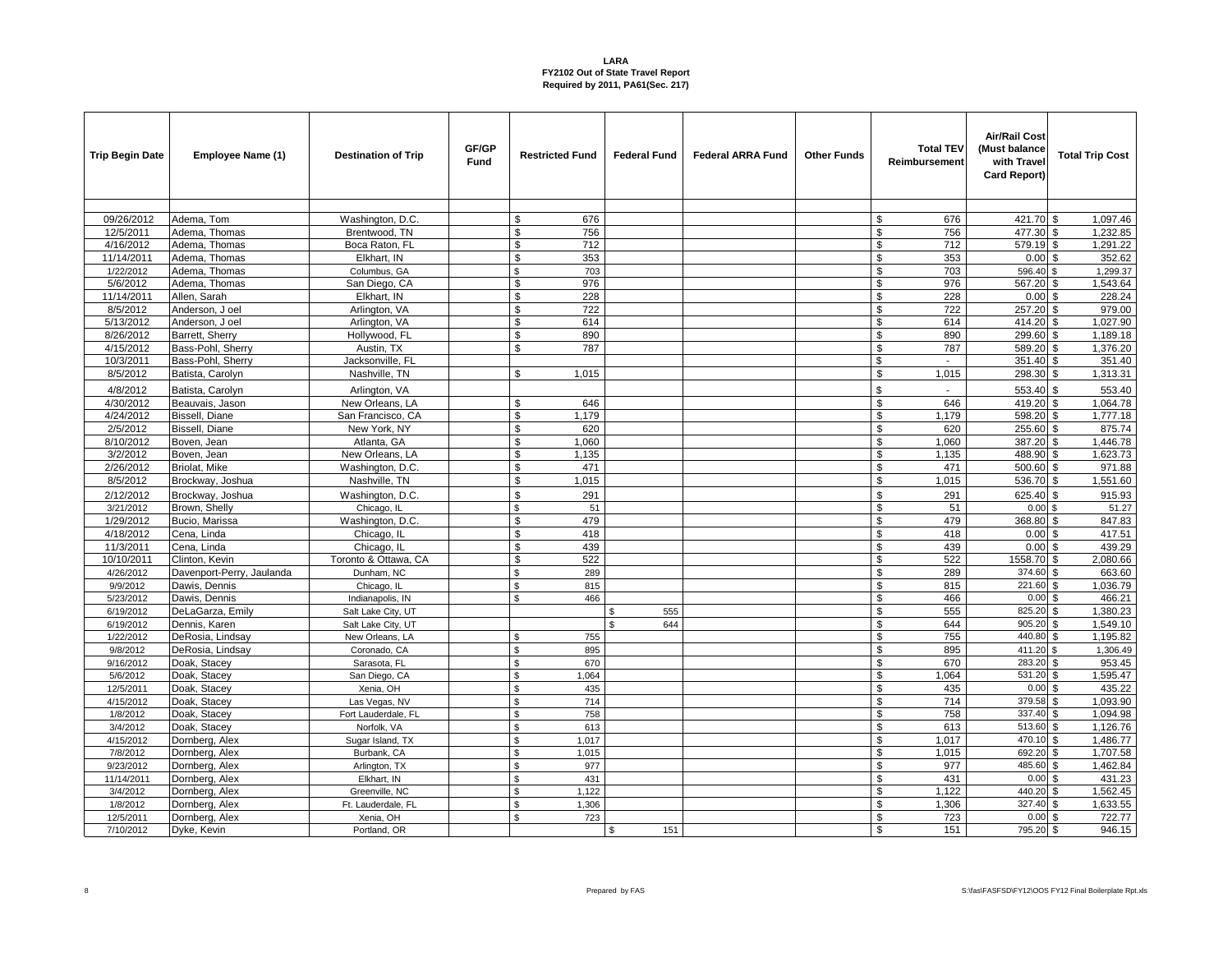| <b>Trip Begin Date</b> | Employee Name (1)                | <b>Destination of Trip</b>  | GF/GP<br><b>Fund</b> | <b>Restricted Fund</b>          | <b>Federal Fund</b> | <b>Federal ARRA Fund</b> | <b>Other Funds</b> | <b>Total TEV</b><br>Reimbursement | <b>Air/Rail Cost</b><br>(Must balance<br>with Travel<br>Card Report) | <b>Total Trip Cost</b>   |
|------------------------|----------------------------------|-----------------------------|----------------------|---------------------------------|---------------------|--------------------------|--------------------|-----------------------------------|----------------------------------------------------------------------|--------------------------|
| 8/11/2012              | Dyke, Kevin                      | Atlanta, GA                 |                      |                                 | 1,622<br>\$.        |                          |                    | \$<br>1,622                       | 162.00                                                               | $\sqrt{3}$<br>1,784.26   |
| 5/6/2012               | Dyke, Kevin                      | Washington, D.C.            |                      | \$<br>673                       |                     |                          |                    | \$<br>673                         | 437.60 \$                                                            | 1,110.86                 |
| 5/20/2012              | Dyke, Kevin                      | Washington, D.C.            |                      |                                 | \$<br>626           |                          |                    | \$<br>626                         | 419.60                                                               | 1,045.75<br>\$           |
| 5/2/2012               | Dyke, Kevin                      | Kansas City, MO             |                      |                                 | 433<br>ፍ            |                          |                    | \$<br>433                         | 551.20 \$                                                            | 983.81                   |
| 2/29/2012              | Dyke, Kevin                      | New Orleans, LA             |                      | \$<br>1,345                     |                     |                          |                    | \$<br>1,345                       | 590.60 \$                                                            | 1,935.39                 |
| 11/6/2011              | Dyke, Kevin                      | Nashville, TN               |                      |                                 | \$<br>604           |                          |                    | \$<br>604                         | 179.90                                                               | \$<br>783.46             |
| 8/5/2012               | Dyke, Tyler                      | Kansas City, MO             |                      | 869<br>\$                       |                     |                          |                    | \$<br>869                         | 587.20                                                               | 1,455.86<br>S.           |
| 7/28/2012              | Enos, Carrie                     | Dallas, TX                  |                      | \$<br>1,391                     |                     |                          |                    | \$<br>1,391                       | 437.60 \$                                                            | 1,828.85                 |
| 10/10/2011             | Flood, Ann                       | Toronto & Ottawa, CA        |                      | \$<br>512                       |                     |                          |                    | \$<br>512                         | 1558.70 \$                                                           | 2,070.58                 |
| 9/23/2012              | Fossitt, Rhonda                  | Bethesda, MD                |                      | 687<br>\$                       |                     |                          |                    | \$<br>687                         | 389.60                                                               | 1,076.86<br>$\sqrt{3}$   |
| 8/10/2012              | Fossitt, Rhonda                  | Atlanta, GA                 |                      | \$<br>1,307                     |                     |                          |                    | \$<br>1,307                       | 271.60 \$                                                            | 1,578.21                 |
| 5/20/2012              | Fossitt, Rhonda                  | Washngton, D.C.             |                      |                                 | 1,108<br>\$.        |                          |                    | \$<br>1,108                       | 626.20                                                               | \$<br>1,734.12           |
| 5/2/2012               | Fossitt, Rhonda                  | Kansas City, MO             |                      | $\mathbf{\hat{s}}$<br>396       |                     |                          |                    | \$<br>396                         | $443.20$ \$                                                          | 839.31                   |
| 3/2/2012               | Fossitt, Rhonda                  | New Orleans, LA             |                      | \$<br>1,149                     |                     |                          |                    | \$<br>1,149                       | 481.10 \$                                                            | 1,630.23                 |
| 7/8/2012               | Fuhrman, Jason                   | Arlington, VA               |                      | $\mathbf{\hat{S}}$<br>616       |                     |                          |                    | \$<br>616                         | 594.20                                                               | 1,210.64<br>\$.          |
| 10/6/2011              | Gallagher, Diane                 | Maumee, OH                  |                      | \$<br>341                       |                     |                          |                    | \$<br>341                         | 0.00                                                                 | 340.64<br>\$             |
| 10/25/2011             | Gallagher, Diane                 | Maumee, OH                  |                      | \$<br>90                        |                     |                          |                    | \$<br>90                          | 0.00                                                                 | 89.98<br>\$              |
| 6/19/2012              | Gardner, John                    | Salt Lake City, UT          |                      |                                 | 411<br>\$.          |                          |                    | \$<br>411                         | 932.20                                                               | 1.342.93<br>\$           |
| 5/29/2012              | Garrett, Darlynn                 | Washington, D.C.            |                      | $\mathbf{s}$<br>1,051           |                     |                          |                    | \$<br>1,051                       | 459.60                                                               | \$<br>1,510.16           |
| 1/8/2012               | Gomez, Michael                   | Fort Washington, PA         |                      | \$<br>1,426                     |                     |                          |                    | \$<br>1,426                       | 391.40 \$                                                            | 1,817.55                 |
| 3/25/2012              | Gomez, Michael                   | Los Angeles, CA             |                      | \$<br>1,163                     |                     |                          |                    | \$<br>1,163                       | 507.20 \$                                                            | 1,669.76                 |
| 7/22/2012              | Gomez, Michael                   | Newark, Delware             |                      | \$<br>1,267                     |                     |                          |                    | \$<br>1,267                       | 386.60 \$                                                            | 1,653.32                 |
| 5/6/2012               | Gomez, Michael                   | Evansville, IN              |                      | \$<br>552<br>$\mathbf{\hat{s}}$ |                     |                          |                    | \$<br>552                         | $0.00$ \$<br>380.80                                                  | 551.54<br>$\mathbf{s}$   |
| 10/3/2011              | Gomez, Michael                   | Dallas, TX                  |                      | 2,954                           |                     |                          |                    | \$<br>2,954                       | $358.20$ \$                                                          | 3,335.03                 |
| 9/23/2012              | Gregg, Randall<br>Gregg, Randall | Bethesda, MD<br>Atlanta, GA |                      | \$<br>742<br>\$<br>1,022        |                     |                          |                    | \$<br>742<br>\$<br>1,022          | 533.20 \$                                                            | 1,100.05<br>1,555.48     |
| 8/10/2012<br>5/6/2012  | Gregg, Randall                   | Arlington, VA               |                      | $\mathbf{\hat{s}}$<br>684       |                     |                          |                    | \$<br>684                         | 711.20 \$                                                            | 1,394.98                 |
| 5/20/2012              | Gregg, Randall                   | Washington, D.C.            |                      | 1,029<br>\$                     |                     |                          |                    | \$<br>1,029                       | 279.60 \$                                                            | 1,309.02                 |
| 5/9/2012               | Gregg, Randall                   | Washington, D.C.            |                      | $\mathbb{S}$<br>828             |                     |                          |                    | $\$$<br>828                       | 619.20 \$                                                            | 1,447.19                 |
| 2/29/2012              | Gregg, Randall                   | New Orleans, LA             |                      | \$<br>1,823                     |                     |                          |                    | \$<br>1,823                       | 490.40 \$                                                            | 2,313.80                 |
| 11/2/2011              | Gregg, Randall                   | Washington, DC              |                      | $\mathbf{\hat{s}}$<br>1.043     |                     |                          |                    | \$<br>1,043                       | 260.40 \$                                                            | 1,303.88                 |
| 1/29/2012              | Grove, Kara                      | Omaha, NE                   |                      | \$<br>523                       |                     |                          |                    | \$<br>523                         | 723.90                                                               | 1,246.48<br>\$           |
| 8/3/2012               | Grove, Kara                      | Boca Raton, FL              |                      | \$<br>1,408                     |                     |                          |                    | \$<br>1,408                       | 280.60                                                               | 1,689.01<br>$\mathbf{s}$ |
| 7/22/2012              | Grove, Kara                      | Newark, DE                  |                      | $\mathbf{\hat{s}}$<br>840       |                     |                          |                    | \$<br>840                         | 386.60 \$                                                            | 1,226.92                 |
| 6/3/2012               | Grove, Kara                      | Anaheim Hills, CA           |                      | \$<br>1,228                     |                     |                          |                    | $\sqrt{3}$<br>1,228               | 596.20 \$                                                            | 1,824.61                 |
| 6/24/2012              | Grove, Kara                      | Chicago, IL                 |                      | $\mathbf{\hat{s}}$<br>1,289     |                     |                          |                    | \$<br>1,289                       | 96.00                                                                | 1,384.78<br>\$           |
| 3/25/2012              | Grove, Kara                      | Mettawa, IL                 |                      | $\mathbf{\hat{s}}$<br>1,642     |                     |                          |                    | \$<br>1,642                       | 0.00                                                                 | \$<br>1,642.40           |
| 10/3/2011              | Grove, Kara                      | Dallas, TX                  |                      | \$<br>1,896                     |                     |                          |                    | \$<br>1,896                       | 380.80 \$                                                            | 2,277.00                 |
| 8/13/2012              | Gundry, Kirt                     | Boston, MA                  |                      | \$<br>1,011                     |                     |                          |                    | \$<br>1,011                       | 611.60 \$                                                            | 1,622.98                 |
| 8/13/2012              | Gyger, Karin                     | Washington, D.C.            |                      |                                 | 521<br>\$           |                          |                    | \$<br>521                         | 248.60 \$                                                            | 769.37                   |
| 6/19/2012              | Gyger, Karin                     | Salt Lake City, UT          |                      |                                 | $\mathbf{s}$<br>616 |                          |                    | \$<br>616                         | 825.20 \$                                                            | 1,441.05                 |
| 8/26/2012              | Haddad, David                    | Hollywood, FL               |                      | $\mathbf{\hat{s}}$<br>823       |                     |                          |                    | \$<br>823                         | 299.60 \$                                                            | 1,122.20                 |
| 8/26/2012              | Hicks, Paul George               | St. Paul, MN                |                      | \$<br>826                       |                     |                          |                    | \$<br>826                         | 307.20 \$                                                            | 1,133.42                 |
| 3/26/2012              | Hicks, Paul George               | Kansas City, MO             |                      | $\mathbf{\hat{s}}$<br>1,103     |                     |                          |                    | \$<br>1,103                       | 473.20                                                               | 1,576.19<br><b>\$</b>    |
| 3/4/2012               | Hicks, Paul George               | Greenville, NC              |                      | $\mathbf{\hat{s}}$<br>833       |                     |                          |                    | \$<br>833                         | 440.20 \$                                                            | 1,272.71                 |
| 9/11/2012              | Hilker, Stephen                  | Denver, CO                  |                      | \$<br>693                       |                     |                          |                    | \$<br>693                         | 361.20 \$                                                            | 1,054.50                 |
| 6/11/2012              | Hilker, Stephen                  | Ft. Lauderdale, FL          |                      | $\mathbf{\hat{s}}$<br>746       |                     |                          |                    | \$<br>746                         | 543.20 \$                                                            | 1,289.15                 |
| 7/29/2012              | Hilker, Stephen                  | New Orleans, LA             |                      | $\mathbf{\hat{s}}$<br>658       |                     |                          |                    | $\mathsf{\$}$<br>658              | 383.60                                                               | \$<br>1,041.13           |
| 2/15/2012              | Hilker, Stephen                  | Arlington, VA               |                      | $\mathbf{\hat{S}}$<br>501       |                     |                          |                    | \$<br>501                         | 251.60 \$                                                            | 752.17                   |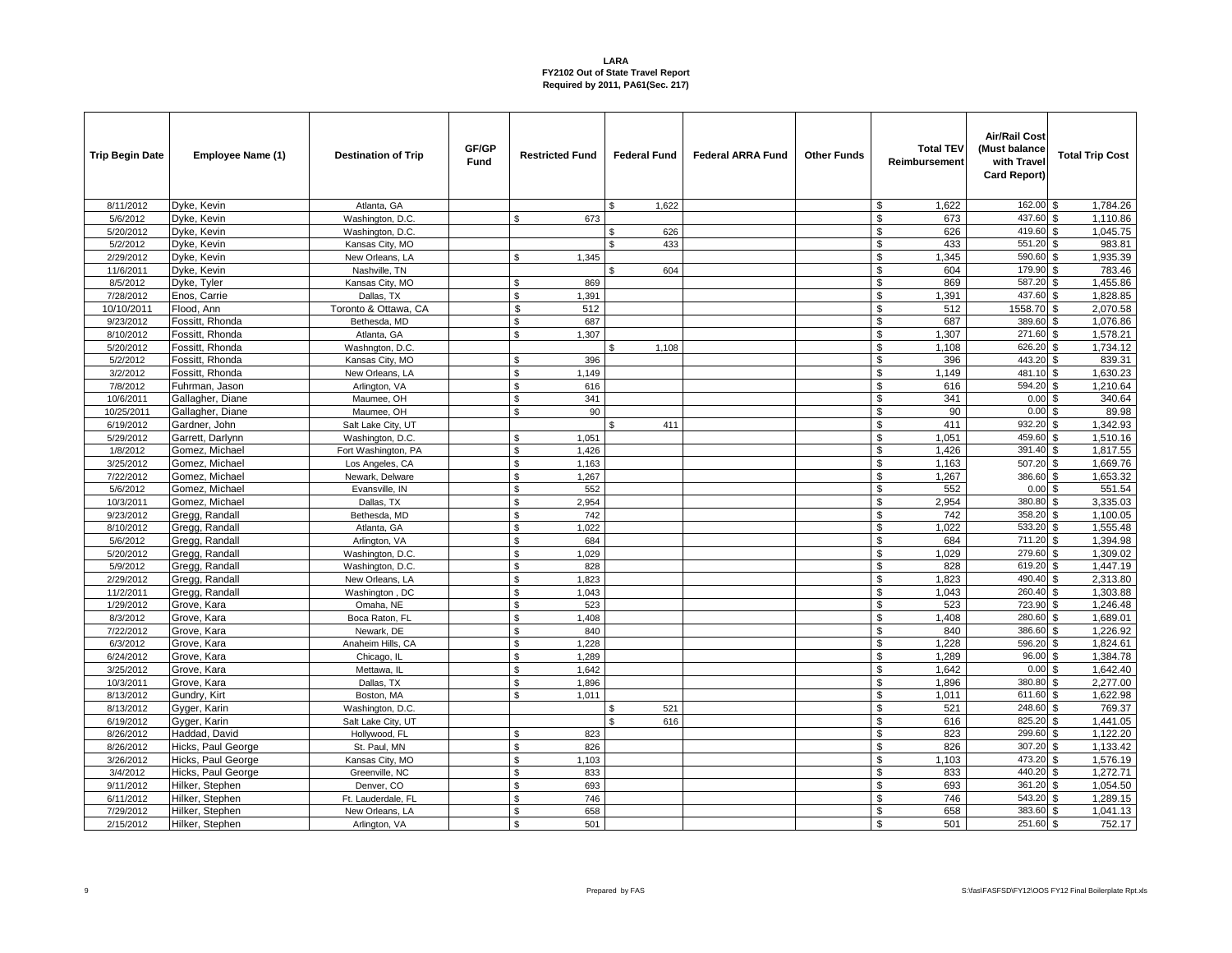| <b>Trip Begin Date</b> | Employee Name (1)    | <b>Destination of Trip</b> | GF/GP<br><b>Fund</b> | <b>Restricted Fund</b> | <b>Federal Fund</b> | <b>Federal ARRA Fund</b> | <b>Other Funds</b> | <b>Total TEV</b><br>Reimbursement | <b>Air/Rail Cost</b><br>(Must balance<br>with Trave<br>Card Report) | <b>Total Trip Cost</b> |
|------------------------|----------------------|----------------------------|----------------------|------------------------|---------------------|--------------------------|--------------------|-----------------------------------|---------------------------------------------------------------------|------------------------|
| 11/17/2011             | Hilker, Stephen      | Chicago, IL                |                      | 326<br>\$              |                     |                          |                    | 326<br>\$                         | 64.00                                                               | 389.66<br>\$           |
| 10/10/2011             | Hilker, Stephen      | Indianapolis, IN           |                      | 480<br>\$              |                     |                          |                    | \$<br>480                         | $0.00$ \$                                                           | 479.68                 |
| 11/3/2011              | Hilker, Stephen      | Chicago, IL                |                      | \$<br>387              |                     |                          |                    | \$<br>387                         | $0.00$ \$                                                           | 386.59                 |
| 10/4/2011              | Honsowetz, Steven    | Maumee, OH                 |                      | 209<br>\$              |                     |                          |                    | \$<br>209                         | 0.00                                                                | 209.42<br>\$           |
| 10/18/2011             | Honsowetz, Steven    | Maumee, OH                 |                      | \$<br>207              |                     |                          |                    | \$<br>207                         | 0.00S                                                               | 207.45                 |
| 9/29/2012              | Huisken, Jill Anne   | Denver, CO                 |                      | $\mathbf{\$}$<br>40    |                     |                          |                    | $\overline{\mathcal{S}}$<br>40    | 405.20 \$                                                           | 445.21                 |
| 10/2/2011              | Huisken, Jill Anne   | Austin, TX                 |                      | 70<br>\$               |                     |                          |                    | \$<br>70                          | $0.00$ \$                                                           | 70.11                  |
| 9/8/2012               | Hurtekant, Brian     | Coronado, CA               |                      | \$<br>1,241            |                     |                          |                    | \$<br>1,241                       | 1075.20 \$                                                          | 2,316.34               |
| 4/14/2012              | Johnson, Regan       | Austin, TX                 |                      | \$<br>28               |                     |                          |                    | \$<br>28                          |                                                                     | 28.00<br>\$            |
| 8/28/2012              | Jones, Connie        | Chicago, IL                |                      | 721<br>\$              |                     |                          |                    | 721<br>\$                         | 712.20 \$                                                           | 1,433.47               |
| 5/9/2012               | Jones, Connie        | Washington, D.C.           |                      | \$<br>762              |                     |                          |                    | \$<br>762                         | 190.00 \$                                                           | 952.24                 |
| 8/5/2012               | Jylkka, Jay          | Nashville, TN              |                      | 1.006<br>\$            |                     |                          |                    | \$<br>1,006                       | 404.10 \$                                                           | 1,410.44               |
| 2/26/2012              | Jylkka, Jay          | Washington, D.C.           |                      | \$<br>936              |                     |                          |                    | \$<br>936                         | 375.60 \$                                                           | 1,311.68               |
| 5/7/2012               | Killingsworth, Steve | Worcester, MA              |                      | \$<br>706              |                     |                          |                    | \$<br>706                         | 832.20 \$                                                           | 1,538.18               |
| 3/20/2012              | Killingsworth, Steve | Boston, MA                 |                      | 739<br>\$              |                     |                          |                    | \$<br>739                         | 555.20 \$                                                           | 1,294.23               |
| 8/10/2012              | Kirby, Cathy         | Atlanta, GA                |                      | \$<br>1.008            |                     |                          |                    | \$<br>1,008                       | 321.60 \$                                                           | 1,329.43               |
| 3/2/2012               | Kirby, Cathy         | New Orleans, LA            |                      | 1,085<br>\$            |                     |                          |                    | \$<br>1,085                       | 594.60                                                              | 1679.86                |
| 11/2/2011              | Kirby, Cathy         | New Orleans, LA            |                      | 937<br>\$              |                     |                          |                    | \$<br>937                         | 401.40 \$                                                           | 1,338.23               |
| 9/9/2012               | Kolhoff, John        | Denver, CO                 |                      | 1,102<br>\$            |                     |                          |                    | \$<br>1,102                       | 373.20 \$                                                           | 1,475.27               |
| 3/20/2012              | Kolhoff, John        | Washington, D.C.           |                      | \$<br>971              |                     |                          |                    | \$<br>971                         | $0.00$ \$                                                           | 971.03                 |
| 10/16/2011             | Kolhoff, John        | Atlanta, GA                |                      | \$<br>754              |                     |                          |                    | \$<br>754                         | 279.40 \$                                                           | 1,033.70               |
| 1/8/2012               | Krueger, Robert      | Ft. Lauderdale, FL         |                      | 1,169<br>\$            |                     |                          |                    | \$<br>1,169                       | 434.80 \$                                                           | 1,603.90               |
| 10/23/2011             | Krueger, Robert      | Milpitas, CA               |                      | 1,321<br>\$            |                     |                          |                    | \$<br>1,321                       | 372.80 \$                                                           | 1,693.93               |
| 10/2/2011              | Krueger, Robert      | Jacksonville, FL           |                      | \$<br>856              |                     |                          |                    | \$<br>856                         | 453.40 \$                                                           | 1,309.25               |
| 9/24/2012              | Krueger, Robert      | Arlington, TX              |                      | 687<br>\$              |                     |                          |                    | \$<br>687                         | 495.20 \$                                                           | 1,182.14               |
| 1/22/2012              | Krueger, Robert      | Atlanta, Ga                |                      | \$<br>1.565            |                     |                          |                    | $\mathfrak s$<br>1,565            | 408.80 \$                                                           | 1,973.66               |
| 7/8/2012               | Krueger, Robert      | Burbank, CA                |                      | $\mathbb{S}$<br>1,475  |                     |                          |                    | \$<br>1,475                       | 679.20 \$                                                           | 2,153.95               |
| 4/15/2012              | Krueger, Robert      | Las Vegas, NV              |                      | 1,250<br>\$            |                     |                          |                    | \$<br>1,250                       | 379.58 \$                                                           | 1,629.64               |
| 6/10/2012              | Krueger, Robert      | San Francisco, CA          |                      | \$<br>1,338            |                     |                          |                    | \$<br>1,338                       | 693.60 \$                                                           | 2,032.02               |
| 2/26/2012              | Krueger, Robert      | Westminster, CA            |                      | $\mathbf{s}$<br>1,163  |                     |                          |                    | $\mathfrak s$<br>1,163            | 692.00 \$                                                           | 1,854.83               |
| 12/4/2011              | Krueger, Robert      | Nashville, TN              |                      | \$<br>1,183            |                     |                          |                    | \$<br>1,183                       | 421.30 \$                                                           | 1,604.78               |
| 11/13/2011             | Kulish, Cindy        | Erving, TX                 |                      | \$<br>917              |                     |                          |                    | \$<br>917                         | 597.40 \$                                                           | 1,514.43               |
| 6/3/2012               | Kulish, Cindy        | Santa Ana, CA              |                      | 1,215<br>\$            |                     |                          |                    | \$<br>1,215                       | 503.20 \$                                                           | 1,717.74               |
| 7/8/2012               | Kulish, Cindy        | Lewisville, TX             |                      | \$<br>759              |                     |                          |                    | \$<br>759                         | 625.60 \$                                                           | 1,384.39               |
| 1/8/2012               | Kulish, Cindy        | Fort Washington, PA        |                      | \$<br>968              |                     |                          |                    | $\overline{\mathbf{s}}$<br>968    | $391.40$ \$                                                         | 1,359.40               |
| 2/12/2012              | Kulish, Cindy        | Lehi, UT                   |                      | 1.160<br>\$            |                     |                          |                    | \$<br>1,160                       | 343.20 \$                                                           | 1,503.03               |
| 3/4/2012               | Kulish, Cindy        | Eureka, CA                 |                      | 1,047<br>\$            |                     |                          |                    | \$<br>1,047                       | 664.50 \$                                                           | 1,711.98               |
| 11/14/2011             | LaMothe, Andrea      | Elkhart, IN                |                      | 335<br>\$              |                     |                          |                    | \$<br>335                         | $0.00$ \$                                                           | 334.99                 |
| 12/5/2011              | LaMothe, Andrea      | Xenia, OH                  |                      | \$<br>607              |                     |                          |                    | \$<br>607                         | $0.00$ \$                                                           | 606.83                 |
| 6/10/2012              | LaMothe, Andrea      | San Francisco, CA          |                      | \$<br>1,215            |                     |                          |                    | \$<br>1,215                       | 650.20 \$                                                           | 1,864.72               |
| 9/26/2012              | LaMothe, Andrea      | Washington, DC             |                      | \$<br>863              |                     |                          |                    | $\mathfrak s$<br>863              | 379.60 \$                                                           | 1,242.45               |
| 7/8/2012               | LaMothe, Andrea      | Glendale, CA               |                      | \$<br>1.021            |                     |                          |                    | \$<br>1,021                       | 692.20 \$                                                           | 1,713.36               |
| 9/17/2012              | LaMothe, Andrea      | Buena Park, CA             |                      | \$<br>772              |                     |                          |                    | \$<br>772                         | 703.20 \$                                                           | 1,474.76               |
| 4/13/2012              | LaMothe, Andrea      | Sugar Island, TX           |                      | \$<br>1,243            |                     |                          |                    | \$<br>1,243                       | 415.70 \$                                                           | 1,658.80               |
| 1/8/2012               | LaMothe, Andrea      | Ft. Lauderdale, FL         |                      | \$<br>784              |                     |                          |                    | \$<br>784                         | 327.40 \$                                                           | 1,111.06               |
| 2/26/2012              | LaMothe, Andrea      | Westminster, CA            |                      | 873<br>\$              |                     |                          |                    | \$<br>873                         | 608.20 \$                                                           | 1,481.38               |
| 7/29/2012              | Lawson, Karen        | New Orleans, LA            |                      | 883<br>\$<br>718<br>\$ |                     |                          |                    | \$<br>883                         | 461.20 \$<br>$531.20$ \$                                            | 1,344.48<br>1,249.60   |
| 5/20/2012              | Lawson, Karen        | Savannah, GA               |                      | $\mathfrak{L}$         |                     |                          |                    | $\sqrt{3}$<br>718                 |                                                                     |                        |
| 3/19/2012              | Lawson, Karen        | Washington, D.C.           |                      | 1.181                  |                     |                          |                    | \$<br>1.181                       | 319.60 \$                                                           | 1,500.90               |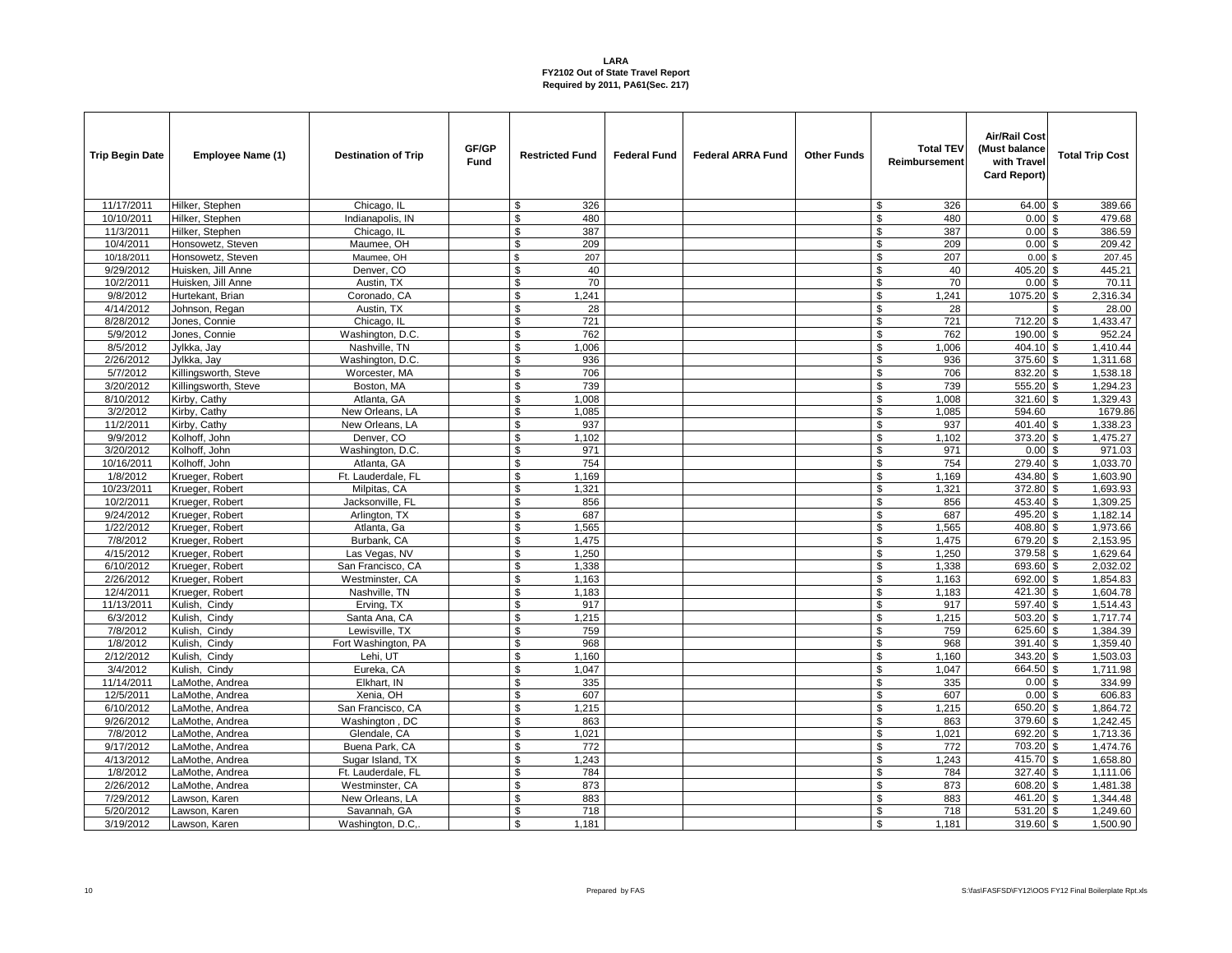| <b>Trip Begin Date</b> | Employee Name (1)              | <b>Destination of Trip</b>   | GF/GP<br><b>Fund</b> | <b>Restricted Fund</b>      | <b>Federal Fund</b> | <b>Federal ARRA Fund</b> | <b>Other Funds</b> | <b>Total TEV</b><br>Reimbursement | <b>Air/Rail Cost</b><br>(Must balance<br>with Travel<br>Card Report) | <b>Total Trip Cost</b> |
|------------------------|--------------------------------|------------------------------|----------------------|-----------------------------|---------------------|--------------------------|--------------------|-----------------------------------|----------------------------------------------------------------------|------------------------|
| 5/29/2012              | Lawson, Karen                  | Chicago, IL                  |                      | 435<br>\$                   |                     |                          |                    | \$<br>435                         | $0.00$ \$                                                            | 435.38                 |
| 6/5/2012               | Lawson, Karen                  | Chicago, IL                  |                      | \$<br>473                   |                     |                          |                    | \$<br>473                         | $0.00$ \$                                                            | 473.22                 |
| 12/5/2011              | Lawson, Karen                  | Washington, D.C.             |                      | \$<br>833                   |                     |                          |                    | \$<br>833                         | 441.80 \$                                                            | 1,274.97               |
| 10/10/2011             | Lawson, Karen                  | Indianapolis, IN             |                      | \$<br>386                   |                     |                          |                    | \$<br>386                         | 0.00                                                                 | 385.60<br>\$           |
| 10/16/2011             | Lawson, Karen                  | Atlanta, GA                  |                      | \$<br>708                   |                     |                          |                    | \$<br>708                         | 279.40 \$                                                            | 987.23                 |
| 04/29/2012             | LaFleur, Kathleen              | Kansas City, KA              |                      | \$<br>539                   |                     |                          |                    | \$<br>539                         | 455.20 \$                                                            | 994.36                 |
| 11/17/2011             | awson, Karen                   | Chicago, IL                  |                      | $\mathbf{\hat{s}}$<br>341   |                     |                          |                    | \$<br>341                         | $92.00$ \$                                                           | 433.18                 |
| 9/16/2012              | ee, Sonjia                     | Sarasota, FL                 |                      | \$<br>547                   |                     |                          |                    | \$<br>547                         | 340.20 \$                                                            | 887.23                 |
| 3/5/2012               | ee, Sonjia                     | Norfolk, Va                  |                      | 870<br>\$                   |                     |                          |                    | \$<br>870                         | 532.20 \$                                                            | 1,402.45               |
| 3/26/2012              | ee, Sonjia                     | Kansas City, KS              |                      | $\mathbf{\hat{s}}$<br>758   |                     |                          |                    | \$<br>758                         | 473.20 \$                                                            | 1,231.25               |
| 1/29/2012              | _ofton, Kenneth                | Omaha, NE                    |                      | \$<br>953                   |                     |                          |                    | \$<br>953                         | 434.90 \$                                                            | 1,387.83               |
| 3/11/2012              | ofton, Kenneth                 | Irvine, CA                   |                      | 1,221<br>\$                 |                     |                          |                    | \$<br>1,221                       | 443.20 \$                                                            | 1,664.30               |
| 7/28/2012              | ott, Lisa                      | Dallas, TX                   |                      | \$<br>1,418                 |                     |                          |                    | \$<br>1,418                       | $0.00$ \$                                                            | 1,418.47               |
| 8/12/2012              | Luetzow, Aaron                 | Arlington, VA                |                      | \$<br>1,162                 |                     |                          |                    | \$<br>1,162                       | 478.20 \$                                                            | 1,639.70               |
| 1/30/2012              | uetzow, Aaron                  | Washington, D.C.             |                      | \$<br>241                   |                     |                          |                    | \$<br>241                         | 441.80 \$                                                            | 682.82                 |
| 8/5/2012               | uetzow, Aaron                  | Nashville, TN                |                      | 938<br>\$                   |                     |                          |                    | \$<br>938                         | 669.70 \$                                                            | 1,608.00               |
| 6/10/2012              | _uetzow, Aaron                 | Arlington, VA                |                      | \$<br>3,049                 |                     |                          |                    | \$<br>3,049                       | 379.60 \$                                                            | 3,428.17               |
| 11/10/2011             | ukatch, Lisa                   | Irving, Tx                   |                      | \$<br>945                   |                     |                          |                    | \$<br>945                         | 512.40 \$                                                            | 1,457.89               |
| 5/6/2012               | Lukatch, Lisa                  | Evansville, IN               |                      | 728<br>\$                   |                     |                          |                    | \$<br>728                         | $0.00$ \$                                                            | 728.48                 |
| 6/17/2012              | Lukatch, Lisa                  | Irving, Tx                   |                      | \$<br>2,075                 |                     |                          |                    | $\sqrt{2}$<br>2,075               | 565.60 \$                                                            | 2,640.89               |
| 3/26/2012              | Lukatch, Lisa                  | Mettawa, IL                  |                      | \$<br>1.707                 |                     |                          |                    | \$<br>1,707                       |                                                                      | 1,707.49<br>\$.        |
| 4/28/2012              | Mann, Terri                    | Kansas City, MO              |                      | \$<br>870                   |                     |                          |                    | \$<br>870                         | 474.20 \$                                                            | 1,344.42               |
| 7/18/2012              | Mayhew, Stephen                | Kansas City, MO              |                      | \$<br>417                   |                     |                          |                    | \$<br>417                         | $433.20$ \$                                                          | 849.99                 |
| 3/27/2012              | Mayhew, Stephen                | Toronto, Canada              |                      | 562<br>\$                   |                     |                          |                    | \$<br>562                         | 671.63 \$                                                            | 1,233.66               |
| 5/7/2012               | McGarry, Joseph                | Worcester, MA                |                      | \$<br>664                   |                     |                          |                    | \$<br>664                         | 832.20 \$                                                            | 1,496.06               |
| 4/30/2012              | McGlashen. Lisa                | New Orleans, LA              |                      | \$<br>271                   |                     |                          |                    | \$<br>271                         | $457.20$ \$                                                          | 727.91                 |
| 10/2/2011              | Mecum, Bonnie                  | Dallas, TX                   |                      | 1,950<br>\$                 |                     |                          |                    | \$<br>1,950                       | 380.80 \$                                                            | 2,330.41               |
| 6/10/2012              | Mink, Bonnie                   | Depew, NY                    |                      | \$<br>1,005                 |                     |                          |                    | \$<br>1,005                       | $0.00$ \$                                                            | 1,004.66               |
| 5/6/2012               | Mink, Bonnie                   | Evinsville, IN               |                      | \$<br>982                   |                     |                          |                    | \$<br>982                         | $0.00$ \$                                                            | 981.50                 |
| 1/29/2012              | Mink, Bonnie                   | Jacksonville, FL             |                      |                             |                     |                          |                    | \$<br>$\mathbb{L}^2$              | 330.80 \$                                                            | 330.80                 |
| 3/4/2012               | Mink, Bonnie                   | Eureka, CA                   |                      |                             |                     |                          |                    | \$<br>$\overline{\phantom{a}}$    | 588.00 \$                                                            | 588.00                 |
| 11/1/2011              | Moon, Jason                    | Washington, DC               |                      | 32<br>\$                    |                     |                          |                    | $\mathsf{\$}$<br>32               | $0.00$ \$                                                            | 31.77                  |
| 3/18/2012              | Moore, Jenita                  | Washington, D.C.             |                      | 865<br>\$                   |                     |                          |                    | \$<br>865                         | 489.60 \$                                                            | 1,354.95               |
| 6/17/2012              | Moore, Samantha                | Washington, DC               |                      | \$                          |                     |                          |                    | \$<br>$\blacksquare$              | 569.20 \$                                                            | 569.20                 |
| 3/27/2012              | Mora, Michael                  | Toronto, ON                  |                      | 649<br>\$                   |                     |                          |                    | \$<br>649                         | 624.33 \$                                                            | 1,273.40               |
| 5/7/2012               | Mora, Michael                  | Worcester, MA                |                      | 977<br>\$                   |                     |                          |                    | \$<br>977                         | 832.20 \$                                                            | 1,809.01               |
| 3/20/2012<br>8/22/2012 | Mora, Michael<br>Morante, Teri | Boston, MA<br>Des Plains, IL |                      | 1,077<br>\$<br>24           |                     |                          |                    | \$<br>1,077<br>\$<br>24           | 555.20 \$<br>$0.00$ \$                                               | 1,632.40<br>24.21      |
| 7/11/2012              | Morante, Teri                  | Burlington, VT               |                      | \$<br>677                   |                     |                          |                    | \$<br>677                         | 827.60 \$                                                            | 1,504.28               |
| 10/10/2011             | Morante, Teri                  | Toronto & Ottawa, CA         |                      | $\mathbf{\hat{s}}$<br>545   |                     |                          |                    | \$<br>545                         | 1558.70 \$                                                           | 2,104.12               |
| 2/13/2012              | Mroz, Holly                    | Virginia Beach, VA           |                      | \$<br>496                   |                     |                          |                    | \$<br>496                         | 493.60 \$                                                            | 989.50                 |
| 6/24/2012              | Mroz, Holly                    | Chicago, II                  |                      | \$<br>1,283                 |                     |                          |                    | \$<br>1,283                       | $92.00$ \$                                                           | 1,375.38               |
| 5/30/2012              | Mroz, Holly                    | Anaheim Hills, CA            |                      | \$<br>878                   |                     |                          |                    | \$<br>878                         | 425.20 \$                                                            | 1,303.00               |
| 3/3/2012               | Mroz, Holly                    | San Francisco, Ca            |                      | \$<br>1,231                 |                     |                          |                    | \$<br>1,231                       | 573.60 \$                                                            | 1,804.73               |
| 3/26/2012              | Mroz, Holly                    | Mettawa, ILL                 |                      | 1,627<br>\$                 |                     |                          |                    | \$<br>1,627                       | $0.00$ \$                                                            | 1,627.14               |
| 8/12/2012              | Musgrave, Jeff                 | Arlington, VA                |                      | \$<br>1,131                 |                     |                          |                    | \$<br>1,131                       | 473.60 \$                                                            | 1,604.79               |
| 8/5/2012               | Musgrave, Jeff                 | Nashville, TN                |                      | 938<br>\$                   |                     |                          |                    | \$<br>938                         | 404.10 \$                                                            | 1,342.30               |
| 6/10/2012              | Musgrave, Jeff                 | Arlington, VA                |                      | $\mathbf{\hat{s}}$<br>3,155 |                     |                          |                    | \$<br>3,155                       | 399.60 \$                                                            | 3,554.86               |
| 3/3/2012               | Nash, Christopher              | San Francisco, Ca            |                      | $\mathfrak{L}$<br>1,114     |                     |                          |                    | \$<br>1.114                       | 503.60 \$                                                            | 1,617.22               |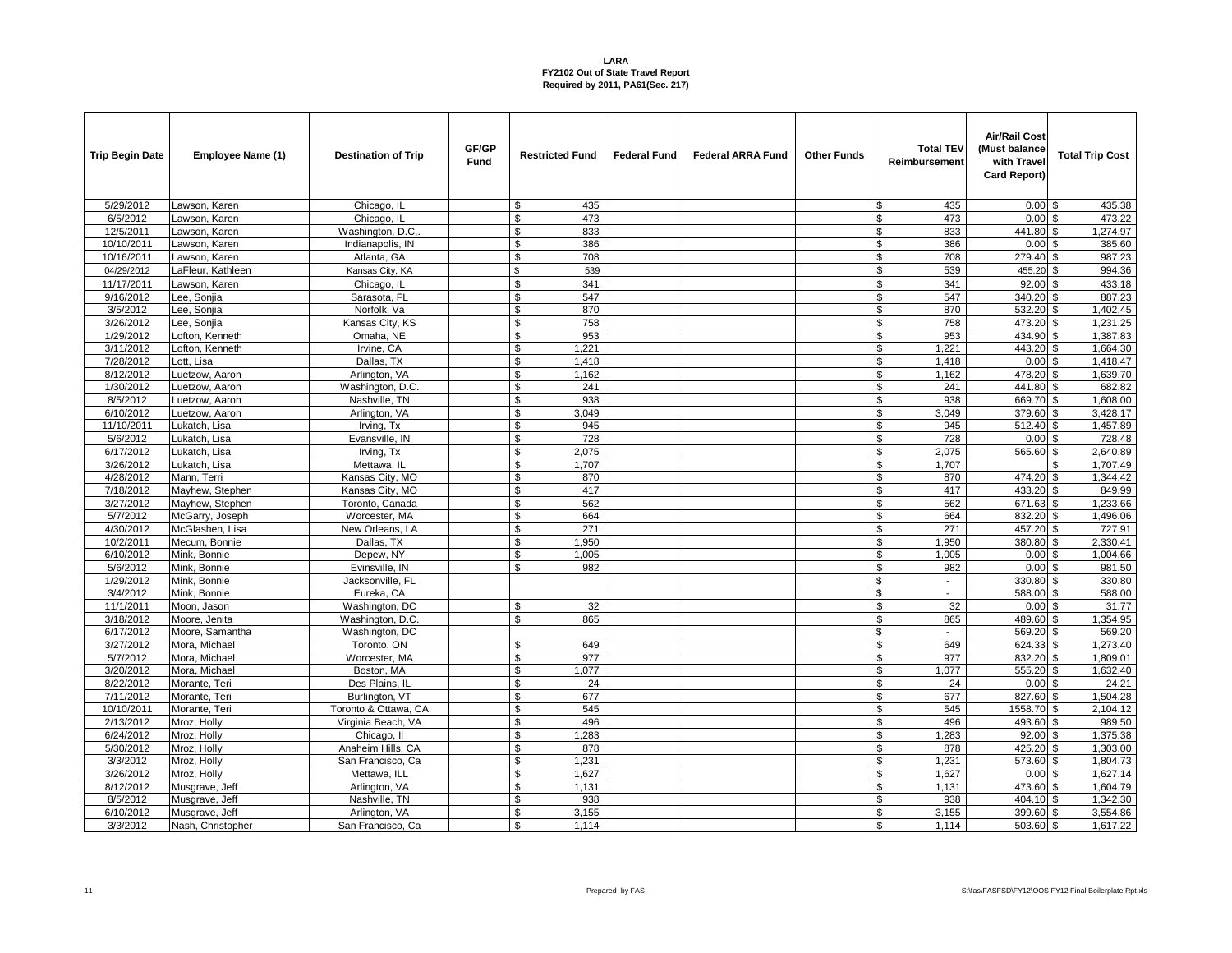| <b>Trip Begin Date</b> | Employee Name (1)   | <b>Destination of Trip</b> | GF/GP<br>Fund | <b>Restricted Fund</b>      | <b>Federal Fund</b> | <b>Federal ARRA Fund</b> | <b>Other Funds</b> | <b>Total TEV</b><br>Reimbursement | <b>Air/Rail Cost</b><br>(Must balance<br>with Trave<br>Card Report) | <b>Total Trip Cost</b> |
|------------------------|---------------------|----------------------------|---------------|-----------------------------|---------------------|--------------------------|--------------------|-----------------------------------|---------------------------------------------------------------------|------------------------|
| 1/8/2012               | Nash, Christopher   | Fort Washington, PA        |               | 966<br>\$                   |                     |                          |                    | 966<br>\$                         | 391.40 \$                                                           | 1,357.26               |
| 6/3/2012               | Nash, Christopher   | CA                         |               | \$<br>824                   |                     |                          |                    | \$<br>824                         | 596.20 \$                                                           | 1,420.09               |
| 8/3/2012               | Nash, Christopher   | Boca Raton, FL             |               | \$<br>945                   |                     |                          |                    | $\mathbb{S}$<br>945               | 280.60 \$                                                           | 1,225.72               |
| 2/12/2012              | Nash, Christopher   | Lehi, UT                   |               | 803<br>\$                   |                     |                          |                    | 803<br>\$                         | 343.20 \$                                                           | 1,146.04               |
| 6/11/2012              | Nash, Christopher   | Ohio'                      |               | \$<br>479                   |                     |                          |                    | \$<br>479                         | $0.00$ \$                                                           | 478.65                 |
| 4/29/2012              | Nash, Christopher   | Dunham, NC                 |               | \$<br>859                   |                     |                          |                    | $\mathbb{S}$<br>859               | $483.60$ \$                                                         | 1,342.65               |
| 4/9/2012               | Nash, Christopher   | Memphis, TN                |               | 1,095<br>\$                 |                     |                          |                    | \$<br>1,095                       | 650.60 \$                                                           | 1,745.90               |
| 6/10/2012              | Nauta, Miranda      | Depew, NY                  |               | \$<br>828                   |                     |                          |                    | \$<br>828                         | $0.00$ \$                                                           | 828.14                 |
| 1/23/2012              | Nauta, Miranda      | Atlanta, GA                |               | \$<br>1,085                 |                     |                          |                    | \$<br>1,085                       | 361.40 \$                                                           | 1,446.41               |
| 4/29/2012              | Nauta, Miranda      | Raleigh, NC                |               | \$<br>1,161                 |                     |                          |                    | \$<br>1,161                       | 483.60 \$                                                           | 1,644.15               |
| 1/8/2012               | Nauta, Miranda      | Fort Washington, PA        |               | \$<br>803                   |                     |                          |                    | \$<br>803                         | 391.40 \$                                                           | 1,194.45               |
| 4/9/2012               | Nauta, Miranda      | Memphis, TN                |               | 603<br>\$                   |                     |                          |                    | \$<br>603                         | 650.60 \$                                                           | 1,253.78               |
| 2/5/2012               | Near, Melanie       | Scottsdale, AZ             |               | \$<br>1,202                 |                     |                          |                    | \$<br>1,202                       | 443.20 \$                                                           | 1,645.22               |
| 9/10/2012              | O'Brien, Leanne     | Denver, CO                 |               | 1,181<br>\$                 |                     |                          |                    | \$<br>1,181                       | 405.20 \$                                                           | 1,586.60               |
| 8/5/2012               | Ohland, Bruce       | Nashville, TN              |               | \$<br>1,155                 |                     |                          |                    | \$<br>1,155                       | 649.70 \$                                                           | 1,804.37               |
| 3/21/2012              | Ohland, Bruce       | Chicago, IL                |               | 87<br>\$                    |                     |                          |                    | \$<br>87                          | 44.00 \$                                                            | 131.22                 |
| 1/23/2012              | Ortwein, Stanley    | Dallas, TX                 |               |                             |                     |                          |                    | \$                                | 529.40 \$                                                           | 529.40                 |
| 2/13/2012              | Ortwein, Stanley    | Virginia Beach, VA         |               | \$<br>664                   |                     |                          |                    | \$<br>664                         | 493.60 \$                                                           | 1,157.69               |
| 6/17/2012              | Ortwein, Stanley    | Dallas, TX                 |               | 561<br>\$                   |                     |                          |                    | \$<br>561                         | 565.60 \$                                                           | 1,126.89               |
| 5/6/2012               | Ortwein, Stanley    | Evansville, IN             |               | \$<br>666                   |                     |                          |                    | $\sqrt{3}$<br>666                 | 0.00S                                                               | 666.38                 |
| 3/11/2012              | Ortwein, Stanley    | Irvine, CA                 |               | 963<br>\$                   |                     |                          |                    | \$<br>963                         | 443.20 \$                                                           | 1,406.33               |
| 3/26/2012              | Ortwein, Stanley    | Dallas, TX                 |               | \$<br>1,075                 |                     |                          |                    | \$<br>1,075                       | $212.20$ \$                                                         | 1,287.23               |
| 3/10/2012              | Piner, David        | Scottsdale, AZ             |               | $\mathbf{\hat{s}}$<br>1,581 |                     |                          |                    | $\sqrt{3}$<br>1,581               | 462.60 \$                                                           | 2,044.00               |
| 4/16/2012              | Post, Tracy         | Bora Raton, FL             |               | \$<br>794                   |                     |                          |                    | \$<br>794                         | 299.60 \$                                                           | 1,093.79               |
| 11/14/2011             | Purty, Elliott      | South Bend, IN             |               | \$<br>212                   |                     |                          |                    | \$<br>212                         | $0.00$ \$                                                           | 211.89                 |
| 3/26/2012              | Purty, Elliott      | Kansas City, MO            |               | \$<br>679                   |                     |                          |                    | $\overline{\mathbb{S}}$<br>679    | 489.20 \$                                                           | 1,168.07               |
| 8/27/2012              | Purty, Elliott      | St. Paul, MN               |               | \$<br>798                   |                     |                          |                    | \$<br>798                         | 307.20 \$                                                           | 1,105.18               |
| 3/4/2012               | Purty, Elliott      | Greenville, NC             |               | \$<br>538                   |                     |                          |                    | \$<br>538                         | 443.20 \$                                                           | 981.07                 |
| 5/28/2012              | Rhodes, Katrina     | Arlington, VA              |               |                             |                     |                          |                    | \$<br>$\mathcal{L}_{\mathcal{A}}$ | $432.60$ \$                                                         | 432.60                 |
| 8/12/2012              | Rhodes, Katrina     | Arlington, VA              |               | 1,130<br>\$                 |                     |                          |                    | \$<br>1,130                       | 492.20 \$                                                           | 1,622.42               |
| 8/5/2012               | Rhodes, Katrina     | Nashville, TN              |               | \$<br>948                   |                     |                          |                    | \$<br>948                         | 536.70 \$                                                           | 1,484.31               |
| 6/24/2012              | Rhodes, Katrina     | Arlington, VA              |               | 1,308<br>\$                 |                     |                          |                    | \$<br>1,308                       | 233.00 \$                                                           | 1,540.55               |
| 4/8/2012               | Rhodes, Katrina     | Arlington, VA              |               | 323<br>\$                   |                     |                          |                    | \$<br>323                         | 410.20 \$                                                           | 733.06                 |
| 10/2/2011              | Riddering, Michele  | Austin, TX                 |               | $\mathbf{\hat{s}}$<br>793   |                     |                          |                    | \$<br>793                         | 553.40 \$                                                           | 1,346.25               |
| 4/22/2012              | Rodriguez, Derek    | Arlington, VA              |               | 351<br>\$                   |                     |                          |                    | \$<br>351                         | 517.20 \$                                                           | 868.45                 |
| 9/8/2012               | Rombyer, Frederick  | Coronado, CA               |               | \$<br>1,029                 |                     |                          |                    | \$<br>1,029                       | 410.40 \$                                                           | 1,438.90               |
| 2/5/2012               | Sadelmaier, Brandye | Scottsdale, AZ             |               | \$<br>968                   |                     |                          |                    | \$<br>968                         | 442.80 \$                                                           | 1,411.22               |
| 5/6/2012               | Shipp, Angela       | Rockville, MD              |               | \$<br>618                   |                     |                          |                    | \$<br>618                         | 274.60 \$                                                           | 892.78                 |
| 8/19/2012              | Sigman, Lisa        | Arlington, VA              |               | \$<br>470                   |                     |                          |                    | \$<br>470                         | 521.20 \$                                                           | 991.37                 |
| 2/12/2012              | Sigman, Lisa        | Washington, D.C.           |               | 180<br>\$                   |                     |                          |                    | \$<br>180                         | 421.20 \$                                                           | 600.86                 |
| 4/24/2012              | Soendker, Nathan    | San Francisco, CA          |               | 998<br>\$                   |                     |                          |                    | \$<br>998                         | 666.83 \$                                                           | 1,664.90               |
| 1/21/2012              | Soendker, Nathan    | New Orleans, LA            |               |                             |                     |                          |                    | \$                                | 394.90                                                              |                        |
| 3/5/2012               | Spratt, Bryan       | Washington, D.C.           |               | 643<br>\$                   |                     |                          |                    | \$<br>643                         | 231.60 \$                                                           | 874.27                 |
| 6/17/2012              | Stieber, Sue        | Portland, OR               |               | \$<br>779                   |                     |                          |                    | \$<br>779                         | 551.60 \$                                                           | 1,330.44               |
| 9/30/2012              | Taber, Kristie      | San Antonio, TX            |               | \$<br>570                   |                     |                          |                    | \$<br>570                         | 593.60 \$                                                           | 1,163.50               |
| 3/15/2012              | Thielsen, Gary      | Chicago, IL                |               | 352<br>\$                   |                     |                          |                    | $\$$<br>352                       | $0.00$ \$                                                           | 352.19                 |
| 1/6/2012               | Thielsen, Gary      | Chicago, IL                |               | \$<br>203<br>\$             |                     |                          |                    | \$<br>203                         | 0.00                                                                | 202.60<br>\$           |
| 5/4/2012<br>10/17/2011 | Thielsen, Gary      | Chicago, IL                |               | 170<br>\$<br>570            |                     |                          |                    | \$<br>170<br>\$<br>570            | 106.00 \$<br>812.10 \$                                              | 275.77<br>1,382.33     |
|                        | Thielsen, Gary      | Minneapolis, MN            |               |                             |                     |                          |                    |                                   |                                                                     |                        |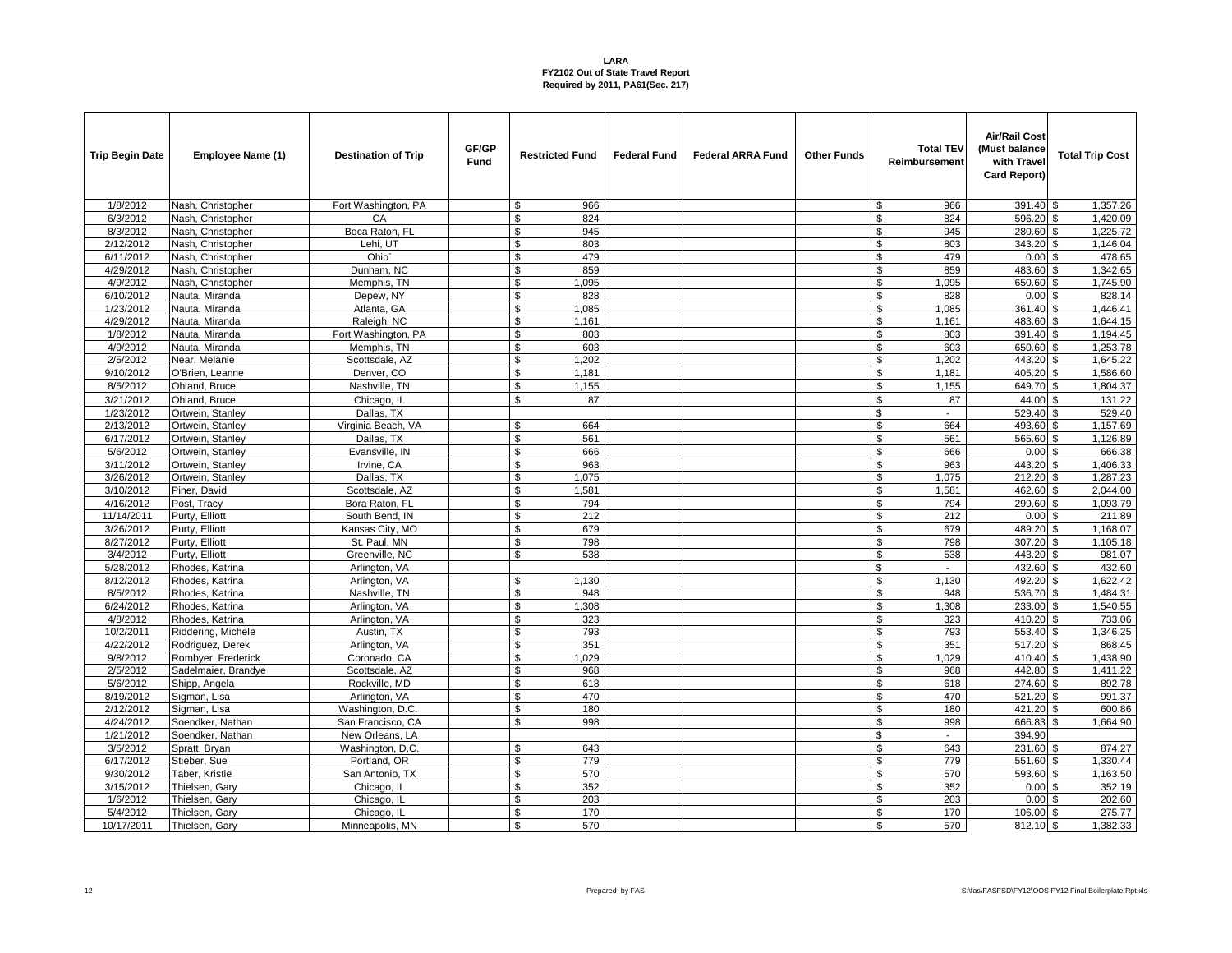| <b>Trip Begin Date</b> | Employee Name (1) | <b>Destination of Trip</b> | GF/GP<br>Fund | <b>Restricted Fund</b>    | <b>Federal Fund</b> | <b>Federal ARRA Fund</b> | <b>Other Funds</b> | <b>Total TEV</b><br>Reimbursement | <b>Air/Rail Cost</b><br>(Must balance<br>with Trave<br>Card Report) | <b>Total Trip Cost</b> |
|------------------------|-------------------|----------------------------|---------------|---------------------------|---------------------|--------------------------|--------------------|-----------------------------------|---------------------------------------------------------------------|------------------------|
| 6/17/2012              | Thompson, Lisa    | Portland, OR               |               | 784<br>\$                 |                     |                          |                    | \$<br>784                         | 849.20 \$                                                           | 1,632.97               |
| 10/2/2011              | Tingley, Karen    | Jacksonville, FL           |               | \$<br>849                 |                     |                          |                    | \$<br>849                         | 453.40 \$                                                           | 1,302.80               |
| 12/4/2011              | Tingley, Karen    | Brentwood, TN              |               | \$<br>967                 |                     |                          |                    | $\mathbb{S}$<br>967               | 189.90 \$                                                           | 1,156.92               |
| 7/8/2012               | Tingley, Karen    | San Fernadando, Ca         |               | \$<br>1,042               |                     |                          |                    | \$<br>1,042                       | 679.20 \$                                                           | 1,721.32               |
| 6/10/2012              | Tingley, Karen    | San Francisco, CA          |               | \$<br>1,295               |                     |                          |                    | \$<br>1,295                       | 693.60 \$                                                           | 1,988.37               |
| 9/17/2012              | Tingley, Karen    | Buena Park, CA             |               | \$<br>1,791               |                     |                          |                    | \$<br>1,791                       | 711.20 \$                                                           | 2,502.54               |
| 10/23/2011             | Tingley, Karen    | San Jose, CA               |               | $\mathbf{\hat{s}}$<br>968 |                     |                          |                    | \$<br>968                         | 382.80 \$                                                           | 1,351.11               |
| 4/15/2012              | Tingley, Karen    | Las Vegas, NV              |               | \$<br>808                 |                     |                          |                    | \$<br>808                         | 379.58 \$                                                           | 1,187.93               |
| 1/8/2012               | Tingley, Karen    | Ft. Lauderdale, FL         |               | \$<br>973                 |                     |                          |                    | \$<br>973                         | 327.40 \$                                                           | 1,300.52               |
| 1/22/2012              | Tingley, Karen    | Atlanta, GA                |               | 1,178<br>\$               |                     |                          |                    | \$<br>1,178                       | 367.40 \$                                                           | 1,545.78               |
| 2/26/2012              | Tingley, Karen    | Westminster, CA            |               | \$<br>969                 |                     |                          |                    | \$<br>969                         | 443.20 \$                                                           | 1,412.56               |
| 5/9/2012               | Tippett, Jason    | Washington, D.C.           |               | \$<br>669                 |                     |                          |                    | \$<br>669                         | $506.20$ \$                                                         | 1,175.18               |
| 8/5/2012               | Tresnak, Ed       | Arlington, VA              |               | \$<br>779                 |                     |                          |                    | \$<br>779                         | 431.20 \$                                                           | 1,210.28               |
| 1/22/2012              | Tresnak, Ed       | Washington, D.C.           |               | \$<br>698                 |                     |                          |                    | \$<br>698                         | 375.40 \$                                                           | 1,073.46               |
| 2/26/2012              | Trierweiler, Roy  | Louisville, Ky             |               | \$<br>614                 |                     |                          |                    | \$<br>614                         | $0.00$ \$                                                           | 614.20                 |
| 3/25/2012              | Trierweiler, Roy  | Mettawa, II                |               | \$<br>561                 |                     |                          |                    | \$<br>561                         | $0.00$ \$                                                           | 560.60                 |
| 7/8/2012               | Trierweiler, Roy  | Lewisville, TX             |               | $\mathbf{\hat{s}}$<br>997 |                     |                          |                    | \$<br>997                         | 636.60 \$                                                           | 1,633.78               |
| 6/3/2012               | Trierweiler, Roy  | Orange, CA                 |               | \$<br>556                 |                     |                          |                    | \$<br>556                         | 755.20                                                              | 1,311.15<br>$\sqrt{3}$ |
| 4/29/2012              | Trierweiler, Roy  | Research Park, NC          |               | \$<br>632                 |                     |                          |                    | \$<br>632                         | 645.20 \$                                                           | 1,276.89               |
| 4/2/2012               | Trierweiler, Roy  | Mettawa, II                |               | \$<br>840                 |                     |                          |                    | $\$$<br>840                       | $0.00$ \$                                                           | 839.52                 |
| 10/23/2011             | VanHall, Jennifer | San Jose, CA               |               | \$<br>1,031               |                     |                          |                    | \$<br>1,031                       | 410.80 \$                                                           | 1,441.45               |
| 1/8/2012               | VanHall, Jennifer | Ft. Lauderdale, FL         |               | \$<br>898                 |                     |                          |                    | \$<br>898                         | 385.80 \$                                                           | 1,283.31               |
| 1/22/2012              | VanHall, Jennifer | Columbus, GA               |               | \$<br>1,001               |                     |                          |                    | \$<br>1,001                       | 656.40 \$                                                           | 1,657.41               |
| 9/17/2012              | VanHall, Jennifer | Buena Park, CA             |               | \$<br>2,658               |                     |                          |                    | \$<br>2,658                       | 741.20 \$                                                           | 3,399.00               |
| 6/4/2012               | VanHall, Jennifer | Fairfield NJ               |               | \$<br>1,215               |                     |                          |                    | \$<br>1,215                       | 504.40 \$                                                           | 1,719.35               |
| 4/16/2012              | VanHall, Jennifer | Boca Raton, FL             |               | \$<br>929                 |                     |                          |                    | \$<br>929                         | $579.19$ \$                                                         | 1,507.94               |
| 3/26/2012              | VanHall, Jennifer | Kansas City, MO            |               | \$<br>884                 |                     |                          |                    | \$<br>884                         | 522.20 \$                                                           | 1,406.46               |
| 3/25/2012              | Vanvleck, Mathew  | Mettawa. IL                |               | \$<br>855                 |                     |                          |                    | \$<br>855                         | $0.00$ \$                                                           | 854.64                 |
| 6/3/2012               | Vanvleck, Mathew  | Ananheim Hills, CA         |               | \$<br>852                 |                     |                          |                    | \$<br>852                         | $596.20$ \$                                                         | 1,448.31               |
| 5/6/2012               | Vanvleck, Mathew  | Evansville, IN             |               | 996<br>\$                 |                     |                          |                    | \$<br>996                         | $0.00$ \$                                                           | 995.53                 |
| 4/2/2012               | Vanvleck, Mathew  | Mettawa. IL                |               | \$<br>612                 |                     |                          |                    | \$<br>612                         | $0.00$ \$                                                           | 611.58                 |
| 1/8/2012               | Vanvleck, Mathew  | Philadelphia, PA           |               | $\mathbf{\hat{s}}$<br>851 |                     |                          |                    | $\sqrt{3}$<br>851                 | 618.30 \$                                                           | 1,469.61               |
| 9/23/2012              | Verbeke, Scott    | San Diego, CA              |               | \$<br>1,213               |                     |                          |                    | \$<br>1,213                       | 659.40 \$                                                           | 1,872.37               |
| 6/24/2012              | Verbeke, Scott    | Indianapolis, IN           |               | \$<br>1,187               |                     |                          |                    | \$<br>1,187                       | $0.00$ \$                                                           | 1,186.81               |
| 8/19/2012              | Wawsczyck, Brian  | Arlington, VA              |               | 569<br>\$                 |                     |                          |                    | \$<br>569                         | 489.20 \$                                                           | 1,057.97               |
| 5/13/2012              | Wawsczyck, Brian  | Arlington, VA              |               | \$<br>747                 |                     |                          |                    | \$<br>747                         | 452.20 \$                                                           | 1,199.10               |
| 8/9/2012               | Weaver, Judith    | Atlanta, GA                |               | \$<br>1,465               |                     |                          |                    | \$<br>1,465                       | 321.60 \$                                                           | 1,786.20               |
| 7/18/2012              | Weaver, Judith    | Kansas City, MO            |               | \$<br>355                 |                     |                          |                    | \$<br>355                         | 433.20 \$                                                           | 788.43                 |
| 3/2/2012               | Weaver, Judith    | New Orleans, LA            |               | \$<br>1,453               |                     |                          |                    | \$<br>1,453                       | 535.20 \$                                                           | 1,988.00               |
| 6/10/2012              | Weigold, Mark     | Ft. Lauderdale, FL         |               | \$<br>794                 |                     |                          |                    | \$<br>794                         | 299.60 \$                                                           | 1,093.38               |
| 8/5/2012               | Weigold, Mark     | Boston, MA                 |               | 1,307<br>\$               |                     |                          |                    | \$<br>1,307                       | 478.60 \$                                                           | 1,785.51               |
| 11/13/2011             | White, Heidi      | Irving, TX                 |               | \$<br>1,004               |                     |                          |                    | \$<br>1,004                       | 597.40 \$                                                           | 1,601.25               |
| 1/29/2012              | White, Heidi      | Omaha, NE                  |               | \$<br>726                 |                     |                          |                    | \$<br>726                         | 485.10 \$                                                           | 1,211.55               |
| 3/3/2012               | White, Heidi      | San Francisco, CA          |               | \$<br>1,902               |                     |                          |                    | \$<br>1,902                       | 513.60 \$                                                           | 2,416.05               |
| 9/23/2012              | Whitney, Sarah    | Arlington, TX              |               | \$<br>1,224               |                     |                          |                    | \$<br>1,224                       | 475.20 \$                                                           | 1,699.32               |
| 8/26/2012              | Whitney, Sarah    | Minneapolis, MN            |               | \$<br>1,120               |                     |                          |                    | \$<br>1,120                       | 409.20 \$                                                           | 1,528.77               |
| 1/22/2012              | Whitney, Sarah    | Atlanta, GA                |               | \$<br>857                 |                     |                          |                    | \$<br>857                         | 361.40 \$                                                           | 1,218.28               |
| 6/3/2012               | Whitney, Sarah    | Fairfield, NJ              |               | \$<br>808                 |                     |                          |                    | $\mathsf{\$}$<br>808              | $305.20$ \$                                                         | 1,113.40               |
| 4/15/2012              | Whitney, Sarah    | Sugar Land, TX             |               | \$<br>877                 |                     |                          |                    | \$<br>877                         | 449.70 \$                                                           | 1,326.57               |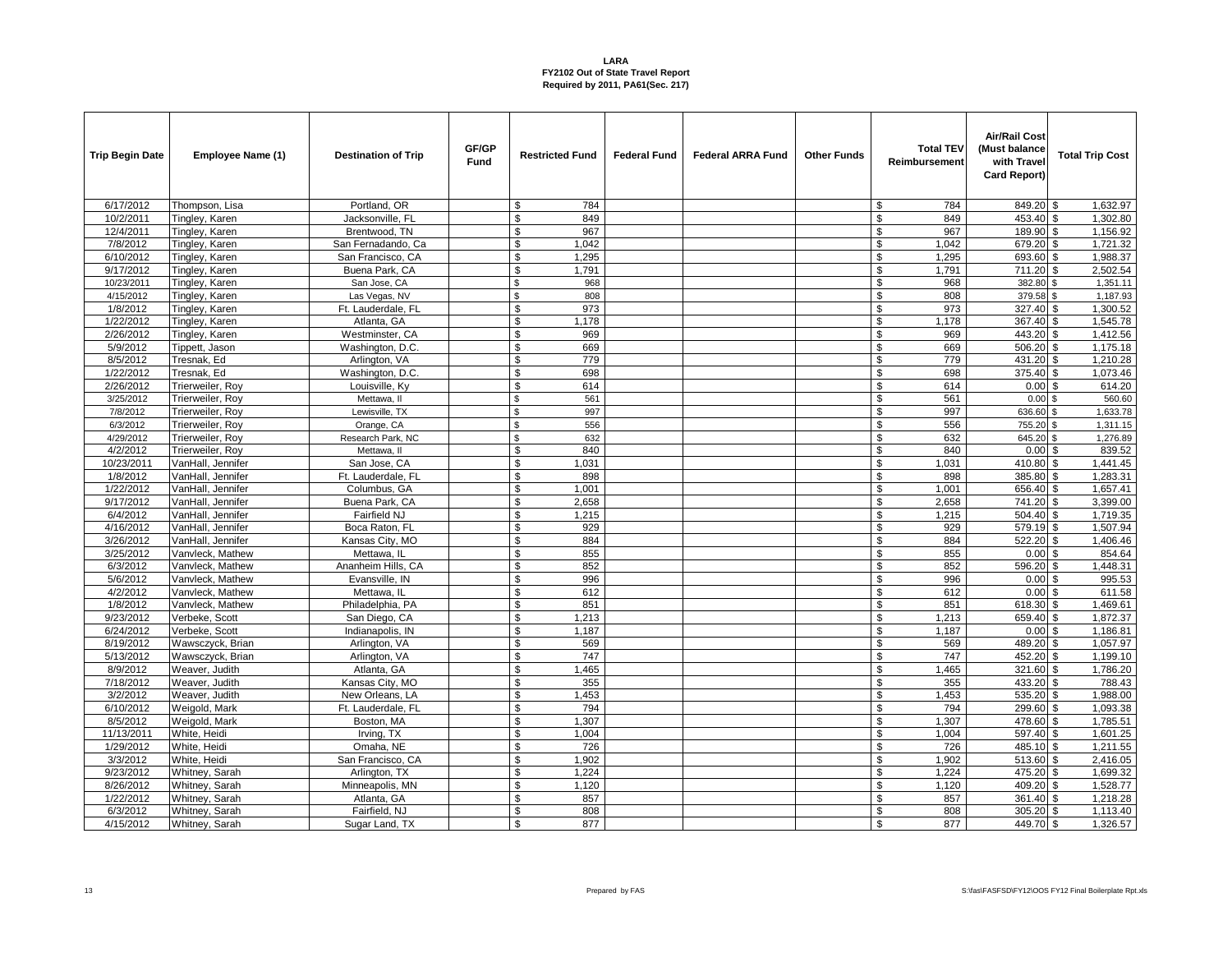| <b>Trip Begin Date</b> | Employee Name (1)       | <b>Destination of Trip</b> | GF/GP<br>Fund | <b>Restricted Fund</b> | <b>Federal Fund</b> | <b>Federal ARRA Fund</b> | <b>Other Funds</b> | <b>Total TEV</b><br>Reimbursement | Air/Rail Cost<br>(Must balance)<br>with Travel<br>Card Report) | <b>Total Trip Cost</b> |
|------------------------|-------------------------|----------------------------|---------------|------------------------|---------------------|--------------------------|--------------------|-----------------------------------|----------------------------------------------------------------|------------------------|
| 10/5/2011              | Williams, Kisha         | Maumee, OH                 |               | 366                    |                     |                          |                    | 366                               | $0.00$ \$                                                      | 365.93                 |
| 1/22/2012              | Williams, Pamela        | Atlanta, GA                |               | 653                    |                     |                          |                    | 653                               | 361.40 \$                                                      | 1,014.78               |
| 6/25/2012              | Williams, Pamela        | Irving, TX                 |               | 635                    |                     |                          |                    | 635                               | 565.60 \$                                                      | 1,200.95               |
| 11/13/2011             | Wood, Jean              | Irving, TX                 |               | 1,362                  |                     |                          |                    | 1,362                             | 597.40 \$                                                      | 1,959.76               |
| 2/4/2012               | Zarka, Angela           | Scottsdale, AZ             |               |                        | 978                 |                          |                    | 978                               | 443.20 \$                                                      | 1,421.10               |
|                        | <b>OFIR Total Linel</b> |                            | $\sim$        | 244,221                |                     |                          |                    | 252,489                           | 122283.41 \$                                                   | 374,772.29             |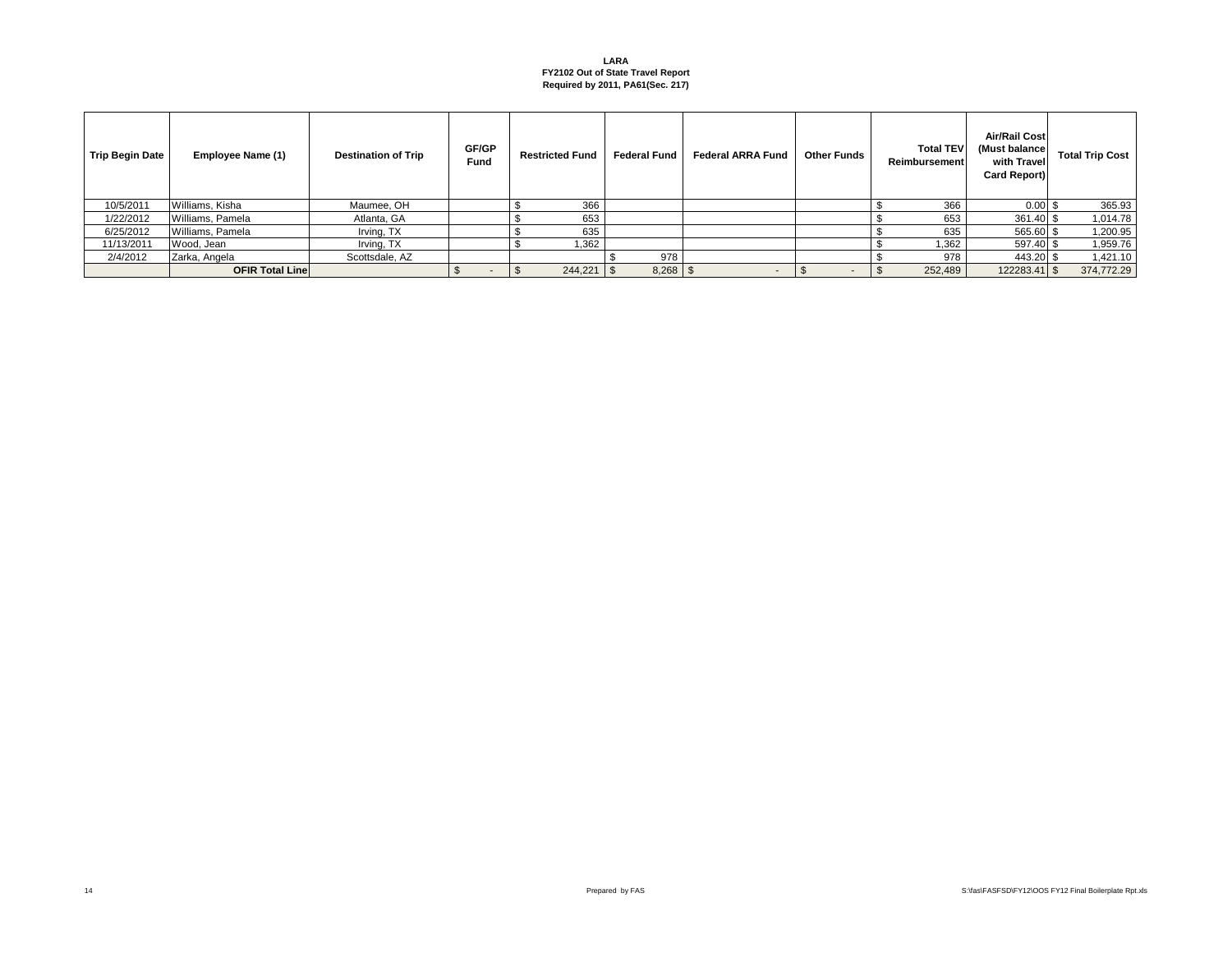| <b>Trip Begin Date</b> | Employee Name (1)                      | <b>Destination of Trip</b>             | GF/GP<br>Fund | <b>Restricted Fund</b> | <b>Federal Fund</b>   | <b>Federal ARRA Fund</b> | <b>Other Funds</b> | <b>Total TEV</b><br>Reimbursement       | <b>Air/Rail Cost</b><br>(Must balance<br>with Trave<br>Card Report) | <b>Total Trip Cost</b> |
|------------------------|----------------------------------------|----------------------------------------|---------------|------------------------|-----------------------|--------------------------|--------------------|-----------------------------------------|---------------------------------------------------------------------|------------------------|
|                        |                                        |                                        |               |                        |                       |                          |                    |                                         |                                                                     | \$<br>$\sim$           |
| 7/20/2012              | Ancona, Robin                          | Portland, OR                           |               |                        |                       |                          |                    | \$<br>$\sim$                            | 780.20                                                              |                        |
| 2/3/2012               | Ancona, Robin                          | Washington, D.C.                       |               |                        |                       |                          |                    | \$<br>$\blacksquare$                    |                                                                     |                        |
| 6/3/2012               | Baldwin, Julie                         | Atlanta, GA                            |               |                        |                       |                          |                    | $\$$<br>$\sim$                          | 321.60 \$                                                           | 321.60                 |
| 11/17/2011             | Ballinger, Brian                       | Whiting, IN                            |               |                        | 129<br>\$             |                          |                    | \$<br>129                               |                                                                     | 128.65<br>\$           |
| 6/27/2012              | Barfoot, Robin                         | National Harbor, MD                    |               | \$<br>995              |                       |                          |                    | $\mathfrak s$<br>995                    | 209.60 \$                                                           | 1,204.60               |
| 2/5/2012               | Barfoot, Robin                         | Washington, D.C.                       |               |                        | 477<br>\$             |                          |                    | \$<br>477                               | 319.60 \$                                                           | 797.05                 |
| 11/17/2011             | Barfoot, Robin                         | Whiting, IN                            |               |                        | 130<br>\$             |                          |                    | \$<br>130                               | $0.00$ \$                                                           | 130.23                 |
| 11/17/2011             | Binkley, David                         | Whiting, IN                            |               |                        | \$<br>131             |                          |                    | $\boldsymbol{\mathsf{S}}$<br>131        | $0.00$ \$                                                           | 130.93                 |
| 10/11/2011             | Binkley, David                         | Washington, D.C.                       |               |                        | \$<br>773             |                          |                    | $\overline{\boldsymbol{\theta}}$<br>773 | 592.40 \$                                                           | 1,365.42               |
| 7/21/2012              | Chislea, David                         | Portland, OR                           |               | \$<br>14               | \$<br>62              |                          |                    | \$<br>76                                | $0.00$ \$                                                           | 76.14                  |
| 5/14/2012              | Chislea, David                         | Rapid City, S.D.                       |               | \$<br>131              | 559                   |                          |                    | \$<br>690                               | 681.20 \$                                                           | 1,371.64               |
| 2/21/2012              | Chislea, David                         | West Lafayette, IN                     |               | \$<br>163              |                       |                          |                    | \$<br>163                               | $0.00$ \$                                                           | 162.92                 |
| 9/26/2012              | Cole, Cathy                            | Charlston Pt. Pleasant, W.V.           |               | $\mathbf{\$}$<br>134   |                       |                          |                    | \$<br>134                               | 826.40 \$                                                           | 960.68                 |
| 6/3/2012               | Cole, Cathy                            | Atlanta, GA                            |               |                        |                       |                          |                    | \$<br>$\blacksquare$                    | 635.20 \$                                                           | 635.20                 |
| 6/10/2012              | Cole, Cathy                            | Des Moines, IA                         |               | 93<br>\$               |                       |                          |                    | \$<br>93                                | 565.20 \$                                                           | 658.09                 |
| 4/23/2012              | Cole, Cathy                            | Washington, D.C.                       |               | \$<br>36               |                       |                          |                    | \$<br>36                                | 639.20 \$                                                           | 675.31                 |
| 5/6/2012               | Cole, Cathy                            | Scottsdale, AZ                         |               | 1,007<br>\$            |                       |                          |                    | \$<br>1,007                             | 760.20 \$                                                           | 1,767.17               |
| 7/21/2012              | Corbin, Susan                          | Portland, OR                           |               | 753<br>\$              |                       |                          |                    | \$<br>753                               | 1090.18 \$                                                          | 1,843.66               |
| 6/10/2012              | Corbin, Susan                          | New Orleans, LA                        |               |                        |                       | 865<br>£.                |                    | \$<br>865                               | 543.20 \$                                                           | 1,407.92               |
| 6/10/2012              | Derkos, Peter                          | Des Moines, IA                         |               | 31<br>\$               |                       |                          |                    | \$<br>31                                | 533.20 \$                                                           | 564.47                 |
| 6/10/2012              | Evans, Nick                            | Nashville, TN                          |               | 528<br>\$              |                       |                          |                    | $\frac{1}{2}$<br>528                    | 722.70 \$                                                           | 1,250.98               |
| 3/19/2012              | Evans, Nick                            | Erlanger, KY                           |               | \$<br>85               |                       |                          |                    | \$<br>85                                | $0.00$ \$                                                           | 85.33                  |
| 6/10/2012              | Fields, Herbert                        | Chicago, IL                            |               | \$<br>678              |                       |                          |                    | \$<br>678                               | $0.00$ \$                                                           | 678.14                 |
| 3/19/2012              | Hudson, Patrick                        | Erlanger, KY                           |               | \$<br>181              |                       |                          |                    | \$<br>181                               | $0.00$ \$                                                           | 181.25                 |
| 12/5/2011              | Hudson, Patrick                        | Phoenix, AZ                            |               | \$<br>821              |                       |                          |                    | \$<br>821                               | 916.80 \$                                                           | 1,738.24               |
| 3/19/2012              | Hunter, Geri                           | Erlanger, KY                           |               | 169<br>\$              |                       |                          |                    | \$<br>169                               | $0.00$ \$                                                           | 168.68                 |
| 9/30/2012              | Isiogu, Orji                           | Washington, D.C.                       |               | 327<br>\$              |                       |                          |                    | \$<br>327                               | $715.20$ \$                                                         | 1,042.19               |
| 7/9/2012               | Isiogu, Orji                           | Washington, D.C.                       |               | \$<br>289              |                       |                          |                    | \$<br>289                               | 319.20 \$                                                           | 608.27                 |
| 6/18/2012              | Isiogu, Orji                           | French Lick, IN                        |               |                        |                       |                          |                    | \$<br>$\blacksquare$                    | 534.20 \$                                                           | 534.20                 |
| 6/26/2012              | siogu, Orji                            | Washington, D.C.                       |               | \$<br>353              |                       |                          |                    | \$<br>353                               | 616.20 \$                                                           | 969.55                 |
| 7/19/2012              | Isioqu, Orji                           | Portland, OR                           |               | \$<br>1,500            |                       |                          |                    | \$<br>1,500                             | 730.20 \$                                                           | 2,230.24               |
| 6/10/2012              | Isiogu, Orji                           | Des Moines, IA                         |               | \$<br>22               |                       |                          |                    | \$<br>22                                | 777.60 \$                                                           | 799.64                 |
| 3/28/2012              | siogu, Orji                            | Dallas, TX                             |               |                        |                       |                          |                    | \$<br>$\blacksquare$                    | 725.20 \$                                                           | 725.20                 |
| 2/28/2012              | Isiogu, Orji                           | Washington, D.C.                       |               |                        |                       |                          |                    | \$<br>÷.                                | 615.20 \$                                                           | 615.20                 |
| 3/12/2012              | Isiogu, Orji                           | Washington, D.C.                       |               | 98<br>\$               |                       |                          |                    | \$<br>98                                | 470.20 \$                                                           | 568.36                 |
| 5/18/2012              | siogu, Orji                            | Aspen, CO                              |               | 169<br>\$              |                       |                          |                    | \$<br>169                               | $0.00$ \$                                                           | 168.62                 |
| 2/3/2012               | Isiogu, Orji                           | Washington, D.C.                       |               | 1,547<br>\$            |                       |                          |                    | $\overline{\mathcal{S}}$<br>1,547       | 598.20 \$                                                           | 2,145.40               |
| 11/12/2011             | Isiogu, Orji                           | St. Louis, MO                          |               | \$<br>1,249            |                       |                          |                    | \$<br>1,249                             | 360.80 \$                                                           | 1,609.33               |
| 2/28/2012              | Kehres, Robert                         | Washington, D.C.                       |               | \$<br>1.035            |                       |                          |                    | \$<br>1,035                             | 395.60 \$                                                           | 1,430.79               |
| 6/27/2012              | Kenel, Michael                         | National Harbor, MD                    |               |                        |                       | 1,457<br>\$              |                    | $\mathfrak s$<br>1,457                  | 0.00S                                                               | 1,457.04               |
| 11/17/2011             | Kenel, Michael                         | Whiting, IN                            |               |                        | $\mathfrak{R}$<br>131 |                          |                    | $\mathfrak s$<br>131                    | $0.00$ \$                                                           | 130.93                 |
| 9/18/2012              | Krause, Kevin                          | Minneapolis, MN                        |               | \$<br>547              |                       |                          |                    | \$<br>547                               | 419.60 \$                                                           | 966.91                 |
| 9/18/2012              | LaPan, Jim                             | Minneapolis, MN                        |               | 531<br>\$              |                       | \$                       |                    | \$<br>531                               | 419.60 \$                                                           | 950.85                 |
| 7/9/2012               | aruwe, Ryan                            | Portland, OR                           |               | 772                    |                       | 560                      |                    | \$<br>560                               | 812.20 \$                                                           | 1,371.70               |
| 12/5/2011              | Laruwe, Ryan                           | Phoenix, AZ                            |               | \$<br>\$               |                       |                          |                    | \$<br>772                               | 916.80 \$                                                           | 1,688.88               |
| 9/16/2012<br>6/3/2012  | Livingston, Jason                      | Oklahoma City, OK                      |               | 136<br>\$<br>180       | 580<br>768            |                          |                    | \$<br>716<br>\$<br>949                  | 593.60 \$<br>691.20 \$                                              | 1,309.22<br>1,639.73   |
| 5/14/2012              | Livingston, Jason<br>Livingston, Jason | Oklahoma City, OK<br>Oklahoma City, OK |               | $\mathbf{s}$<br>76 \$  | 322                   |                          |                    | \$<br>398                               | 612.20 \$                                                           | 1,009.73               |
|                        |                                        |                                        |               |                        |                       |                          |                    |                                         |                                                                     |                        |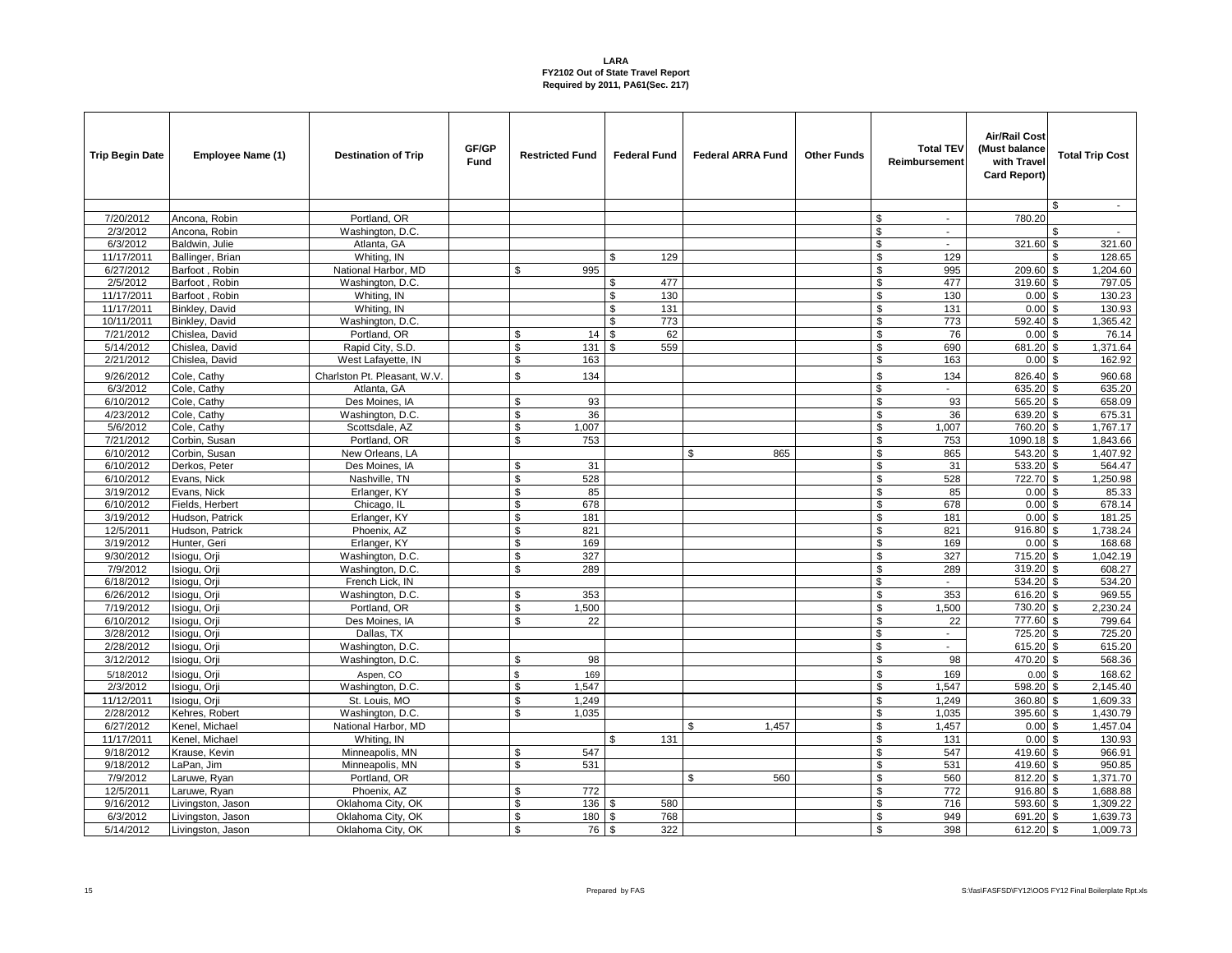| <b>Trip Begin Date</b> | Employee Name (1)         | <b>Destination of Trip</b> | GF/GP<br><b>Fund</b> | <b>Restricted Fund</b>      | <b>Federal Fund</b>   | <b>Federal ARRA Fund</b> | <b>Other Funds</b> | <b>Total TEV</b><br>Reimbursement    | <b>Air/Rail Cost</b><br>(Must balance<br>with Travel<br><b>Card Report)</b> | <b>Total Trip Cost</b>      |
|------------------------|---------------------------|----------------------------|----------------------|-----------------------------|-----------------------|--------------------------|--------------------|--------------------------------------|-----------------------------------------------------------------------------|-----------------------------|
| 10/30/2011             | Livingston, Jason         | Oklahoma City, OK          |                      | \$<br>664                   |                       |                          |                    | \$<br>664                            | 624.80 \$                                                                   | 1,288.51                    |
| 6/27/2012              | Mazuchowski, Don          | National Harbor, MD        |                      |                             |                       | 631<br>£.                |                    | \$<br>631                            | 389.20 \$                                                                   | 1,020.33                    |
| 5/8/2012               | Mazuchowski, Don          | Carmel, IN                 |                      |                             | 305<br>\$             |                          |                    | \$<br>305                            | 0.00                                                                        | 305.11<br>\$                |
| 6/10/2012              | Mazuchowski, Don          | Des Moines, IA             |                      | 31<br>\$                    |                       |                          |                    | \$<br>31                             | 676.20 \$                                                                   | 706.72                      |
| 9/3/2012               | Miller, Nathan            | Defiance, OH               |                      | $\mathbf{\hat{s}}$<br>45 \$ | 193                   |                          |                    | \$<br>239                            | $0.00\,$ \$                                                                 | 238.68                      |
| 8/19/2012              | Miller, Nathan            | Oklahoma City, OK          |                      | \$<br>175                   | 746<br>\$             |                          |                    | \$<br>921                            | 718.70                                                                      | 1,639.67<br>\$              |
| 9/16/2012              | Miller, Nathan            | Oklahoma City, OK          |                      | $\mathfrak{s}$<br>111S      | 474                   |                          |                    | \$<br>586                            | 783.20                                                                      | 1,368.70<br>\$              |
| 7/15/2012              | Miller, Nathan            | Oklahoma City, OK          |                      | \$<br>182                   | 775<br><b>S</b>       |                          |                    | \$<br>957                            | 718.70 \$                                                                   | 1,675.52                    |
| 7/29/2012              | Miller, Nathan            | Oklahoma City, OK          |                      | \$<br>112                   | 479<br>l \$           |                          |                    | \$<br>591                            | 718.70 \$                                                                   | 1,310.08                    |
| 10/24/2011             | Miller, Nathan            | Griffith. IN               |                      | \$<br>200                   | 200<br>\$             |                          |                    | \$<br>400                            | 0.00                                                                        | 400.46<br>\$                |
| 10/30/2011             | Miller, Nathan            | Oklahoma City, OK          |                      | 299<br>\$                   | 299<br>\$             |                          |                    | \$<br>598                            | 624.80                                                                      | $\overline{1,222.36}$<br>\$ |
| 10/24/2011             | Mills, Brian              | Griffith. IN               |                      | \$<br>195                   | 195<br>\$             |                          |                    | \$<br>391                            | $0.00$ \$                                                                   | 390.87                      |
| 7/21/2012              | Morese, Alex              | Portland, OR               |                      |                             |                       | 1,232<br>\$              |                    | \$<br>1,232                          | 923.20 \$                                                                   | 2,155.18                    |
| 6/27/2012              | Morese, Alex              | National Harbord, MD       |                      |                             | 1,016<br>\$           |                          |                    | \$<br>1,016                          | 274.60 \$                                                                   | 1,290.73                    |
| 2/22/2012              | Morese, Alex              | Tampa, FL                  |                      |                             | 695<br>\$             |                          |                    | \$<br>695                            | 402.90 \$                                                                   | 1,097.43                    |
| 12/19/2011             | Nida, Mark                | Des Moines, IA             |                      | \$<br>260                   | 260<br>\$             |                          |                    | $\$$<br>520                          | 1063.80 \$                                                                  | 1,583.93                    |
| 09/'29/2012            | Michael O'Brien           | New York, NY               |                      | \$<br>819                   |                       |                          |                    | \$<br>819                            | 565.20 \$                                                                   | 1,384.54                    |
| 6/21/2012              | Ozar, Rob                 | Columbus, OH               |                      | \$<br>138                   |                       |                          |                    | \$<br>138                            | $0.00$ \$                                                                   | 137.92                      |
| 7/19/2012              | Poli, Patricia            | Portland, OR               |                      | \$<br>259                   |                       |                          |                    | \$<br>259                            | $0.00$ \$                                                                   | 258.59                      |
| 2/5/2012               | Poli, Patricia            | Washington, D.C.           |                      | $\mathbb{S}$<br>141         |                       |                          |                    | $\$$<br>141                          | 474.70 \$                                                                   | 615.87                      |
| 8/8/2012               | Quackenbush, John         | Chicago, IL                |                      | \$<br>39                    |                       |                          |                    | \$<br>39                             | $0.00$ \$                                                                   | 39.44                       |
| 7/19/2012              | Quackenbush, John         | Portland, OR               |                      | \$<br>1,041                 |                       |                          |                    | \$<br>1,041                          | 1022.70 \$                                                                  | 2,063.71                    |
| 4/17/2012              | Quackenbush, John         | Carmel, IN                 |                      | $\mathfrak{L}$<br>117       |                       |                          |                    | $\overline{\mathbf{s}}$<br>117       |                                                                             | 117.43                      |
| 7/21/2012              | Quackenbush, John         | Portland, OR               |                      | 1.157<br>\$                 |                       |                          |                    | \$<br>1,157                          | 1022.70 \$                                                                  | 2,179.38                    |
| 6/3/2012               | Quackenbush, John         | Atlanta, GA                |                      |                             |                       |                          |                    | \$<br>$\blacksquare$                 | 321.20 \$                                                                   | 321.20                      |
| 6/10/2012              | Quackenbush, John         | Des Moines, IA             |                      | \$<br>520                   |                       |                          |                    | \$<br>520                            | 586.55 \$                                                                   | 1,106.29                    |
| 2/5/2012               | Quackenbush, John         | Washington, D.C.           |                      | \$<br>1.904                 |                       |                          |                    | \$<br>1,904                          | 1058.20 \$                                                                  | 2,962.43                    |
| 1/18/2012              | Quackenbush, John         | Austin, TX                 |                      |                             |                       |                          |                    | \$<br>$\sim$                         | 827.80 \$                                                                   | 827.80                      |
| 11/12/2011             | Quackenbush, John         | St. Louis, MO              |                      | \$<br>1,129                 |                       |                          |                    | \$<br>1,129                          | 311.80 \$                                                                   | 1,441.28                    |
| 5/6/2012               | Quackenbush, John         | Scottsdale, AZ             |                      | \$<br>1,129                 |                       |                          |                    | \$<br>1,129                          | 760.20 \$                                                                   | 1,889.68                    |
| 2/22/2012              | Rodes, Joseph             | Tampa, FL                  |                      | \$<br>19S                   | 482                   |                          |                    | \$<br>501                            | 597.70 \$                                                                   | 1,098.51                    |
| 6/10/2012              | Rojas, Cheryl             | Des Moines, IA             |                      | $\mathbf{\hat{s}}$<br>9     |                       |                          |                    | $\overline{\mathbb{S}}$<br>9         | 533.20 \$                                                                   | 541.95                      |
| 6/10/2012              | Simpson, Naomi            | Nashville, TN              |                      |                             | 485<br>\$             |                          |                    | \$<br>485                            | 748.70 \$                                                                   | 1,233.91                    |
| 3/19/2012              | Simpson, Naomi            | Erlanger, KY               |                      |                             | \$<br>119             |                          |                    | \$<br>119                            | $0.00$ \$                                                                   | 119.01                      |
| 3/19/2012              | Slaughter, Derrell        | Erlanger, KY               |                      | 25<br>\$                    |                       |                          |                    | $\overline{\mathbb{S}}$<br>25        | $0.00$ \$                                                                   | 24.73                       |
| 3/4/2012               | Smith, Katie              | Charleston, S.C.           |                      | \$<br>119                   |                       |                          |                    | \$<br>119                            | 0.00                                                                        | 119.15<br>\$                |
| 3/19/2012              | Towers Hoover, Lori       | Erlanger, KY               |                      | \$<br>79                    |                       |                          |                    | \$<br>79                             | $0.00$ \$                                                                   | 78.95                       |
| 10/25/2011             | Trachsel, Katherine       | Washington, D.C.           |                      | \$<br>479                   |                       |                          |                    | \$<br>479                            | 621.40 \$                                                                   | 1,099.90                    |
| 8/26/2012              | <b>Nashabaugh</b> , Cathy | Oklahoma City, OK          |                      | \$<br>189                   | 805<br>\$             |                          |                    | \$<br>994                            | 657.20 \$                                                                   | 1,651.19                    |
| 7/22/2012              | Washabaugh, Cathy         | Oklahoma City, OK          |                      | \$<br>191                   | \$<br>813             |                          |                    | \$<br>1.003                          | 669.70 \$                                                                   | 1,673.16                    |
| 1/8/2012               | Washabaugh, Cathy         | Oklahoma City, OK          |                      | \$<br>488                   | $\mathfrak{L}$<br>488 |                          |                    | \$<br>976                            | 595.80 \$                                                                   | 1,571.84                    |
| 6/20/2012              | White, Greg               | Columbus, OH               |                      | \$<br>348                   |                       |                          |                    | \$<br>348                            | 687.20 \$                                                                   | 1,035.54                    |
| 7/19/2012              | White, Greg               | Portland, OR               |                      | ፍ<br>212                    |                       |                          |                    | \$<br>212                            | $0.00$ \$                                                                   | 212.25                      |
| 5/8/2012               | White, Greg               | Chicago, IL                |                      |                             |                       |                          |                    | \$<br>$\blacksquare$                 | 809.60 \$                                                                   | 809.60                      |
| 6/10/2012              | <b>Nhite, Greg</b>        | Des Moines, IA             |                      |                             |                       |                          |                    | \$<br>$\blacksquare$                 | 559.20 \$                                                                   | 559.20                      |
| 4/17/2012              | White, Greg               | Washington, D.C.           |                      |                             |                       |                          |                    | \$<br>$\mathbf{L}$                   | 289.40 \$                                                                   | 289.40                      |
| 5/14/2012              | White, Greg               | Washington, D.C.           |                      | \$<br>135<br>\$             |                       |                          |                    | \$<br>135                            | 395.20                                                                      | 529.89<br>\$                |
| 3/25/2012              | White, Greg               | Washington, D.C.           |                      | 581<br>$\mathbf{\hat{s}}$   |                       |                          |                    | $\overline{\mathbb{S}}$<br>581<br>\$ | 360.20 \$                                                                   | 941.31                      |
| 02/05/0212             | White, Greg               | Washington, D.C.           |                      | 941                         |                       |                          |                    | 941                                  | $946.20$ \$                                                                 | 1,886.84                    |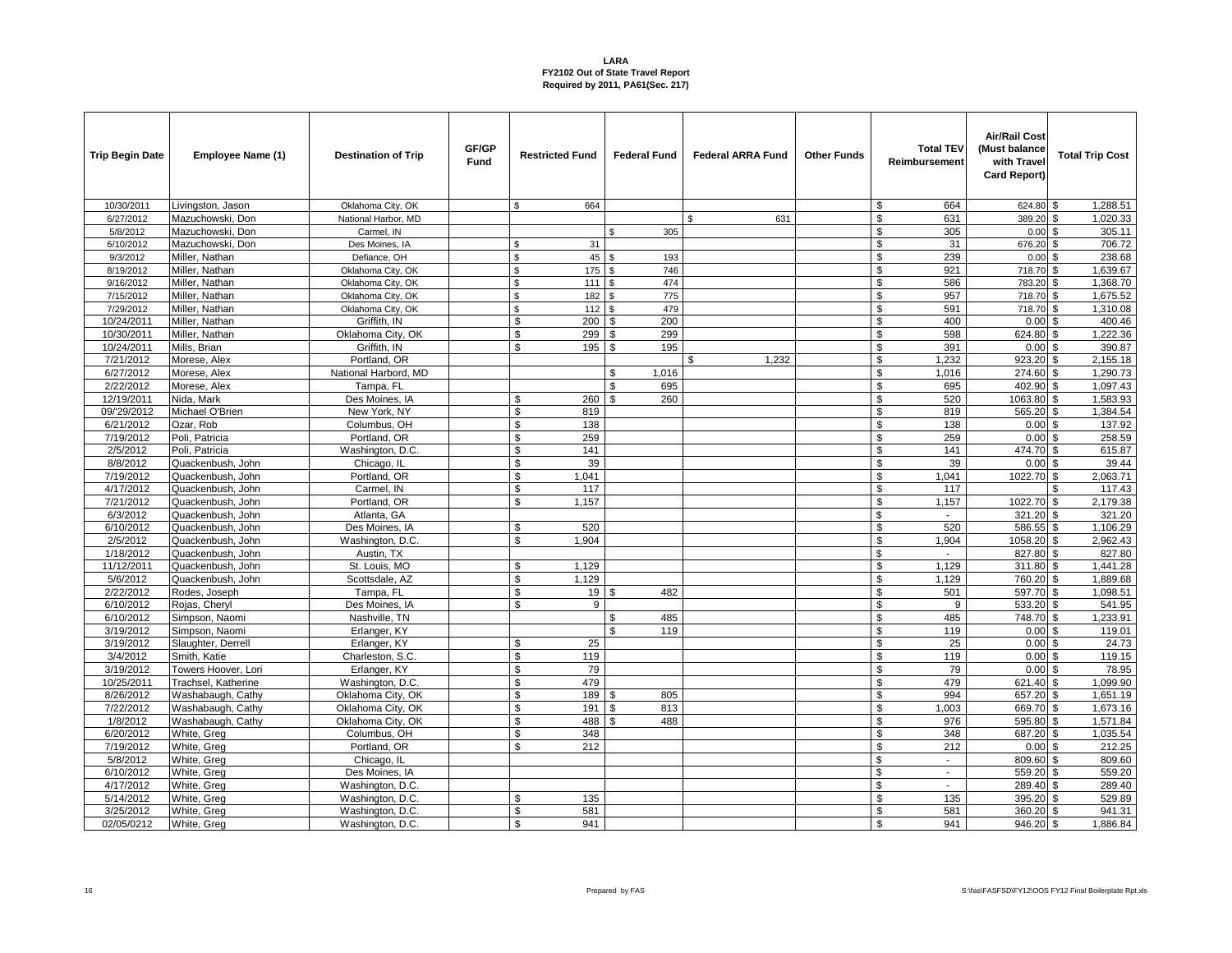| <b>Trip Begin Date</b> | Employee Name (1)     | <b>Destination of Trip</b> | GF/GP<br>Fund            | <b>Restricted Fund</b>   | <b>Federal Fund</b> | <b>Federal ARRA Fund</b> | <b>Other Funds</b>                   | <b>Total TEV</b><br>Reimbursement | <b>Air/Rail Cost</b><br>(Must balance<br>with Travel<br>Card Report) | <b>Total Trip Cost</b> |
|------------------------|-----------------------|----------------------------|--------------------------|--------------------------|---------------------|--------------------------|--------------------------------------|-----------------------------------|----------------------------------------------------------------------|------------------------|
| 12/12/2011             | White, Greg           | Washington, D.C.           |                          | 280<br>ა                 |                     |                          |                                      | 280<br>-S                         | 898.10 \$                                                            | 1,177.81               |
| 1/19/2012              | White, Greg           | Austin, TX                 |                          |                          |                     |                          |                                      | \$                                | 634.80                                                               | \$.<br>634.80          |
| 10/12/2011             | White, Greg           | Washington, D.C.           |                          | 398<br>\$                |                     |                          |                                      | \$<br>398                         | 1100.10 \$                                                           | 1,497.62               |
| 11/12/2011             | White, Greg           | St. Louis, MO              |                          |                          |                     |                          |                                      | <b>S</b><br>٠                     | 659.80                                                               | 659.80                 |
| 8/27/2012              | Wolf, Tim             | Houston, TX                |                          | 141<br>\$                | 599<br>. ጽ          |                          |                                      | \$<br>740                         | 882.70 \$                                                            | 1,622.59               |
| 8/19/2012              | Wolf, Tim             | Oklahoma City, OK          |                          | 125<br>ა                 | 533                 |                          |                                      | \$<br>657                         | 711.20 \$                                                            | 1,368.69               |
| 9/16/2012              | Wolf, Tim             | Oklahoma City, OK          |                          | 207<br>۰JD               | 884<br>- \$         |                          |                                      | \$<br>1,092                       | 996.20 \$                                                            | 2,087.99               |
| 7/29/2012              | Wolf, Tim             | Oklahoma City, OK          |                          | 191<br>\$                | 814<br>- \$         |                          |                                      | \$<br>1,005                       | 1306.20 \$                                                           | 2,311.68               |
| 7/15/2012              | Wolf, Tim             | Oklahoma City, OK          |                          | \$<br>124                | 530<br>- \$         |                          |                                      | \$<br>655                         | 881.20 \$                                                            | 1,536.11               |
| 6/3/2012               | Wolf, Tim             | Oklahoma City, OK          |                          | 123<br>ა                 | 525<br>- \$         |                          |                                      | \$<br>648                         | 1051.20 \$                                                           | 1,699.05               |
| 5/14/2012              | Wolf, Tim             | Oklahoma City, OK          |                          | 145<br>ა                 | 616<br>- \$         |                          |                                      | \$<br>761                         | 631.20                                                               | 1,392.24               |
| 10/24/2011             | Wolf, Tim             | Griffith, IN               |                          | $\triangle$<br>211<br>.ზ | 211<br>.\$          |                          |                                      | \$<br>422                         | 0.00                                                                 | 422.39<br>. ፍ          |
| 10/30/2011             | Wolf, Tim             | Oklahoma City, OK          |                          | <sup>\$</sup><br>538     | 538                 |                          |                                      | - \$<br>1,076                     | 552.80                                                               | 1,628.79               |
| 7/9/2012               | Wright, Steven        | Portland, OR               |                          |                          |                     | \$<br>542                |                                      | \$<br>542                         | 907.20                                                               | 1,448.74<br>. ፍ        |
| 2/22/2012              | Wright, Steven        | Tampa, FL                  |                          | 394<br>- 30              |                     |                          |                                      | \$<br>394                         | 597.70                                                               | 992.00<br>. ፍ          |
|                        | <b>PSC Total Line</b> |                            | $\mathfrak{L}$<br>$\sim$ | -\$<br>$32,013$ \$       |                     | 5,286                    | <b>S</b><br>$\overline{\phantom{a}}$ | \$<br>55,442                      | 56610.83                                                             | \$<br>112,052.95       |
|                        |                       |                            |                          |                          |                     |                          |                                      |                                   |                                                                      | $\sim$                 |